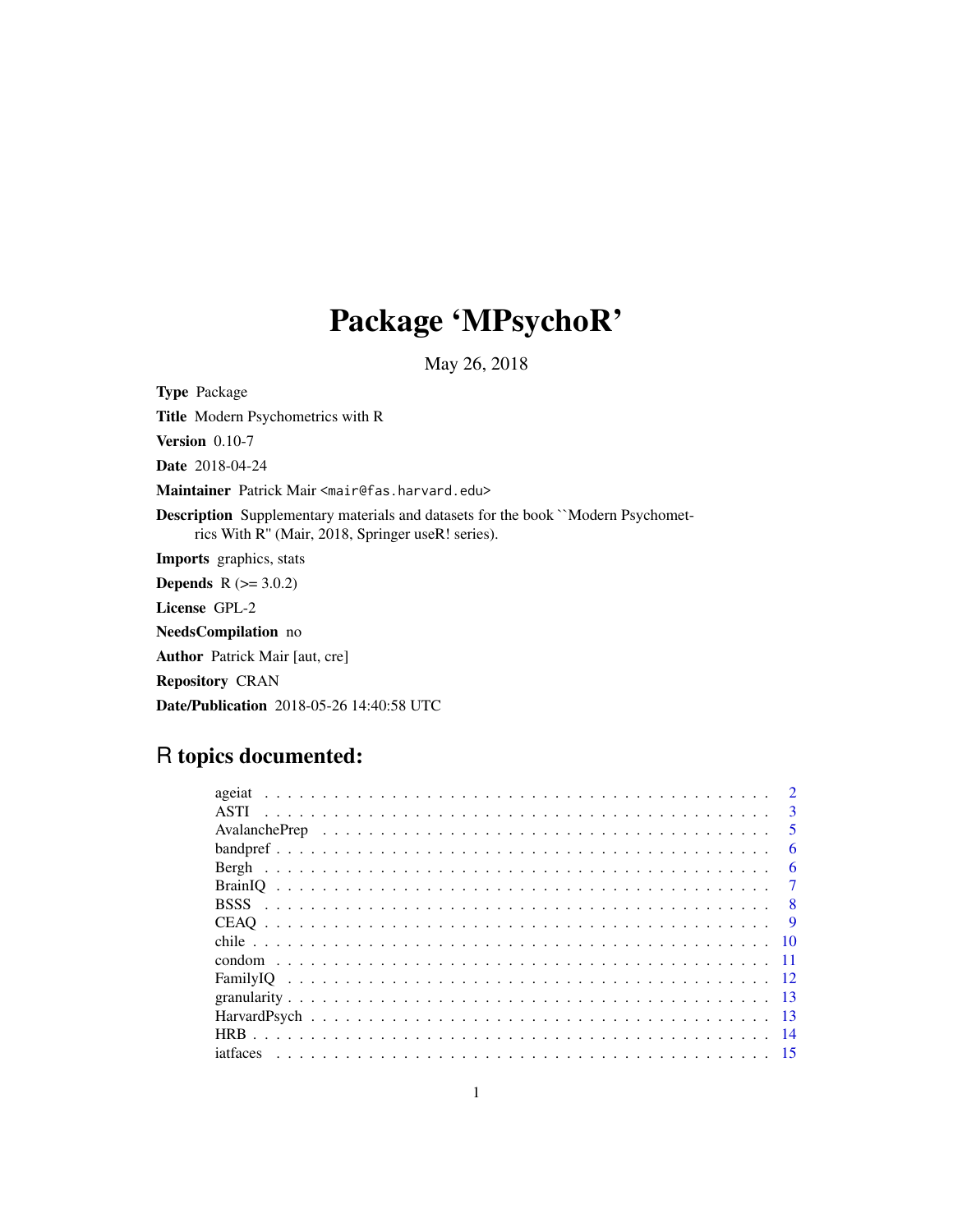<span id="page-1-0"></span>

| learnemo |  |  |  |  |  |  |  |  |  |  |  |  |     |  |
|----------|--|--|--|--|--|--|--|--|--|--|--|--|-----|--|
|          |  |  |  |  |  |  |  |  |  |  |  |  |     |  |
|          |  |  |  |  |  |  |  |  |  |  |  |  |     |  |
|          |  |  |  |  |  |  |  |  |  |  |  |  |     |  |
|          |  |  |  |  |  |  |  |  |  |  |  |  |     |  |
|          |  |  |  |  |  |  |  |  |  |  |  |  |     |  |
|          |  |  |  |  |  |  |  |  |  |  |  |  |     |  |
|          |  |  |  |  |  |  |  |  |  |  |  |  |     |  |
|          |  |  |  |  |  |  |  |  |  |  |  |  |     |  |
|          |  |  |  |  |  |  |  |  |  |  |  |  |     |  |
|          |  |  |  |  |  |  |  |  |  |  |  |  |     |  |
|          |  |  |  |  |  |  |  |  |  |  |  |  |     |  |
|          |  |  |  |  |  |  |  |  |  |  |  |  |     |  |
|          |  |  |  |  |  |  |  |  |  |  |  |  |     |  |
|          |  |  |  |  |  |  |  |  |  |  |  |  |     |  |
|          |  |  |  |  |  |  |  |  |  |  |  |  |     |  |
|          |  |  |  |  |  |  |  |  |  |  |  |  | -34 |  |
|          |  |  |  |  |  |  |  |  |  |  |  |  |     |  |
|          |  |  |  |  |  |  |  |  |  |  |  |  |     |  |
| Index    |  |  |  |  |  |  |  |  |  |  |  |  | 37  |  |

ageiat *Time Series Implicit Association Test (Age)*

# Description

The implicit association test (IAT) measures differential association of two target concepts with an attribute. The outcome measure is the IAT D-measure, here transformed to a Cohen's d). There are different types of IAT. This dataset contains outcomes from the age IAT (where most individuals have an implicit preference for young over old) collected on the ProjectImplicit platform ([http:](http://implicit.harvard.edu/) [//implicit.harvard.edu/](http://implicit.harvard.edu/)) from January 2007 to December 2015. Within each each month the participants d-measures were averaged. This leads to a time series with 140 observations.

#### Usage

data("ageiat")

# Format

A vector of Cohen's d-scores, measured at 108 points in time (January 2007 - December 2015).

# Note

Thanks to Tessa Charlesworth and Mahzarin Banaji for sharing this dataset.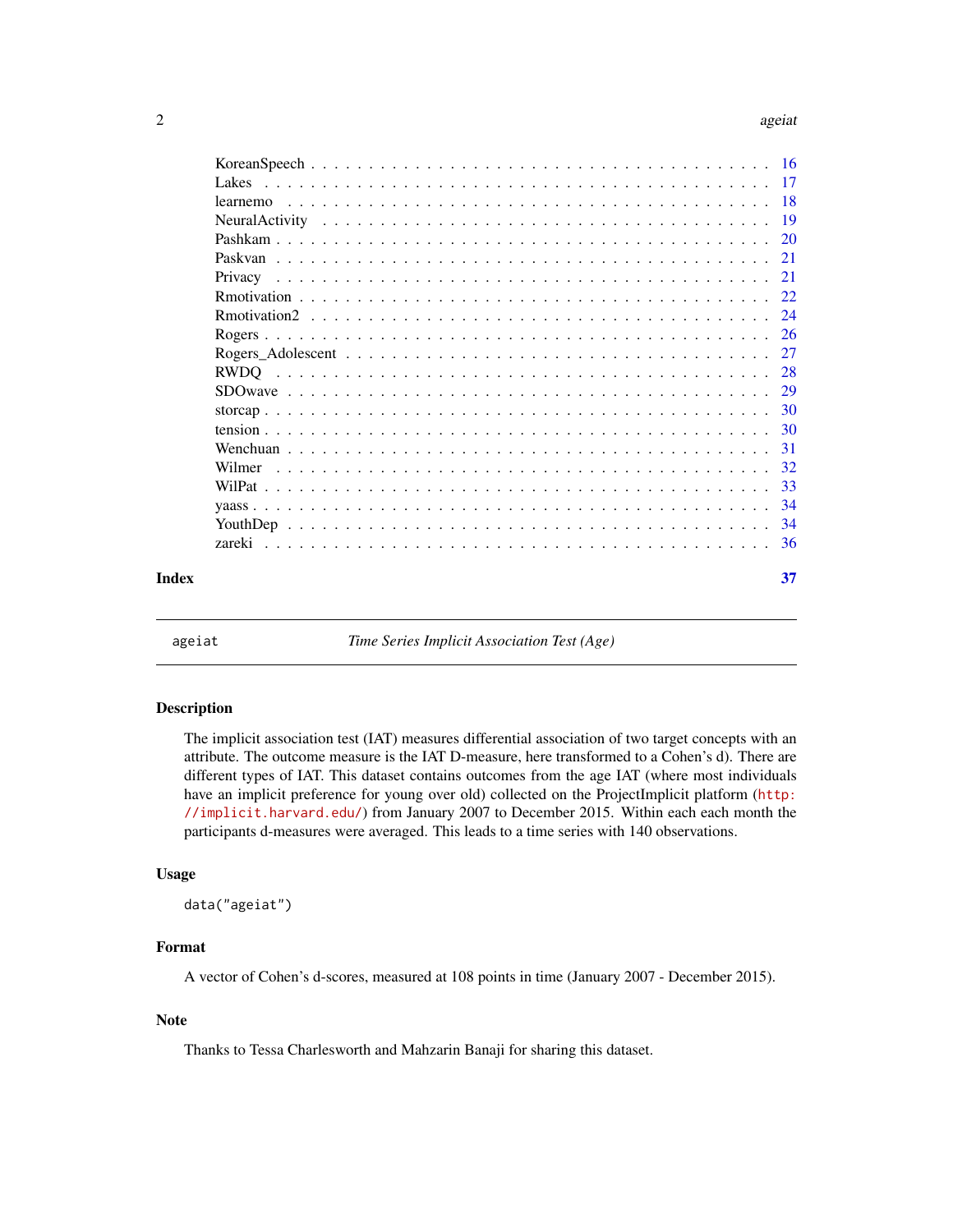# <span id="page-2-0"></span>Source

Greenwald, A. G., & Banaji, M. R. (1995). Implicit social cognition: Attitudes, self-esteem, and stereotypes. Psychological Review, 102, 4-27.

Greenwald, A. G., McGhee, D.E., & Schwartz, J. K. L. (1998). Measuring individual differences in implicit cognition: The Implicit Association Test. Journal of Personality and Social Psychology, 74, 1464-1480.

Nosek, B. A., Banaji, M. R., & Greenwald, A. G. (2002). Harvesting implicit group attitudes and beliefs from a demonstration web site. Group Dynamics: Theory, Research, and Practice, 6, 101- 115.

# Examples

data("ageiat") str(ageiat)

ASTI *Adult Self-Transcendence Inventory*

#### Description

The ASTI (Levenson et al., 2005) is a self-report scale measuring the complex target construct of wisdom. The items can be assigned to five dimensions: self-knowledge and integration (SI), peace of mind (PM), non-attachment (NA), self-transcendence (ST), and presence in the here-and-now and growth (PG).

#### Usage

data("ASTI")

# Format

A data frame with 1215 individuals, 25 ASTI items (3 or 4 categories per items), and 2 covariates (gender, group). Item wordings:

ASTI1 I often engage in quiet contemplation. (PM; reversed)

ASTI2 I feel that my individual life is a part of a greater whole. (ST)

ASTI3 I don't worry about other people's opinions of me. (NA)

ASTI4 I feel a sense of belonging with both earlier and future generations. (ST)

ASTI5 My peace of mind is not easily upset. (PM)

ASTI6 My sense of well-being does not depend on a busy social life. (NA)

ASTI7 I feel part of something greater than myself. (ST)

ASTI8 My happiness is not dependent on other people and things. (NA; reversed)

ASTI9 I do not become angry easily. (PM)

ASTI10 I have a good sense of humor about myself. (SI; reversed)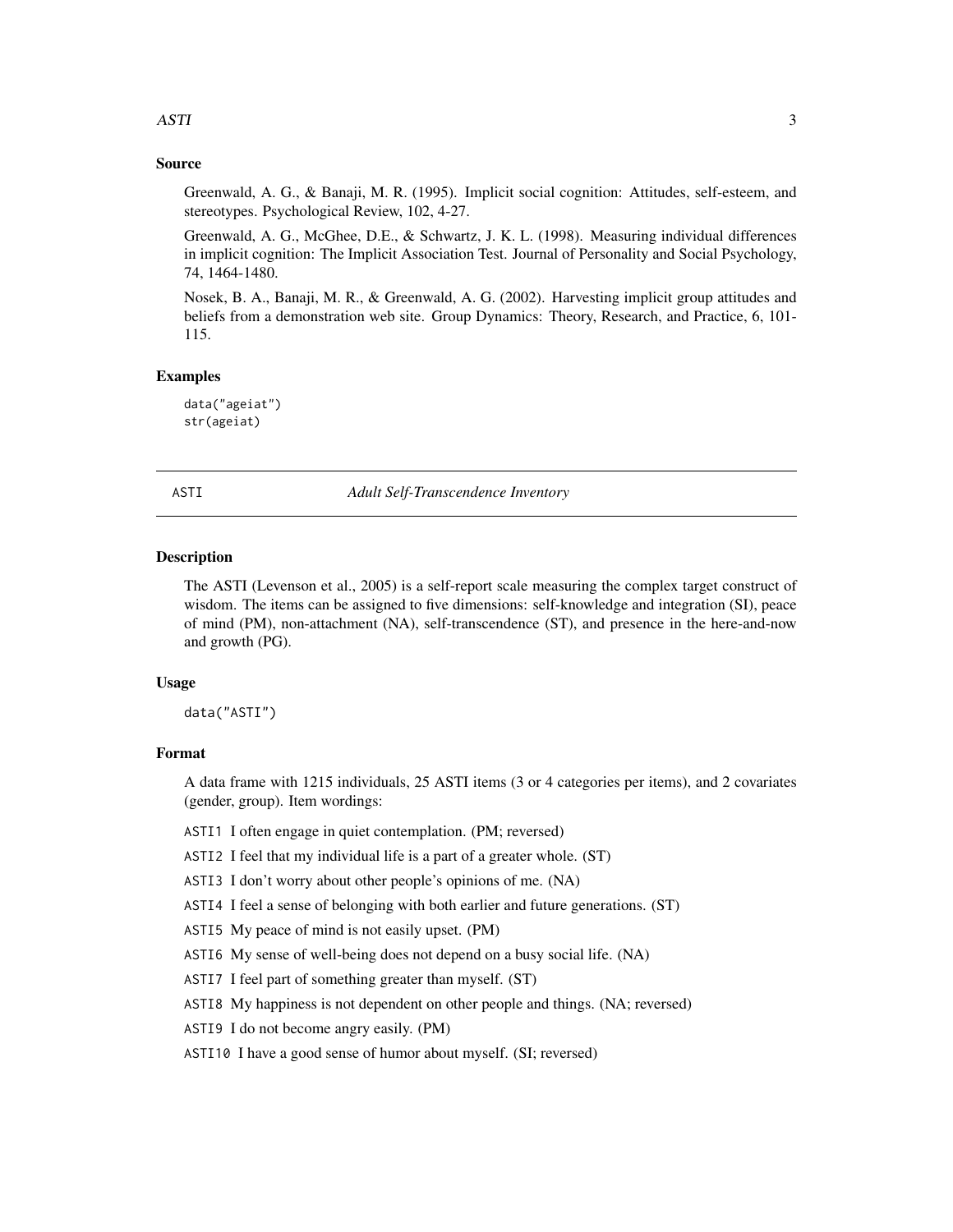- ASTI11 I find much joy in life. (PG; reversed)
- ASTI12 Material possessions don't mean much to me. (NA)
- ASTI13 I feel compassionate even toward people who have been unkind to me. (ST)
- ASTI14 I am not often fearful. (PG)
- ASTI15 I can learn a lot from others. (PG)
- ASTI16 I often have a sense of oneness with nature. (ST)
- ASTI17 I am able to accept my mortality. (PG)
- ASTI18 I often "lose myself" in what I am doing. (PG)
- ASTI19 I feel that I know myself. (SI; reversed)
- ASTI20 I am accepting of myself, including my faults. (SI; reversed)
- ASTI21 I am able to integrate the different aspects of my life. (SI; reversed)
- ASTI22 I can accept the impermanence of things. (PM; reversed)
- ASTI23 I have grown as a result of losses I have suffered. (PG; reversed)
- ASTI24 Whatever [good] I do for others, I do for myself. (ST; reversed)
- ASTI25 Whatever [bad] I do to others, I do to myself. (ST)

gender gender

group student vs. non-student

#### Source

Levenson, M. R., Jennings, P. A., Aldwin, C. M., & Shiraishi, R. W. (2005). Self-transcendence: conceptualization and measurement. The International Journal of Aging and Human Development, 60, 127-143.

Koller I., Levenson, M. R., & Glueck, J. (2017). What do you think you are measuring? A mixed-methods procedure for assessing the content validity of test items and theory-based scaling. Frontiers in Psychology, 8(126), 1-20.

## Examples

| data(ASTI)                                            |                                            |
|-------------------------------------------------------|--------------------------------------------|
| $si \leftarrow \text{ASTI}[\cdot, c(10, 19, 20, 21)]$ | ## self-knowledge and integration          |
| $pm \le -$ ASTI[ $, c(1, 5, 9, 22)$ ]                 | ## peace of mind                           |
| $na \leftarrow \text{ASTI}[\cdot,c(3,6,8,12)]$        | ## non-attachment                          |
| st <- $ASTI[$ , $c(2, 4, 7, 13, 16, 24, 25)]$         | ## self-transcendence                      |
| $pg \leftarrow \text{ASTI}[\ ,c(11,14,15,17,18,23)]$  | ## Presence in the here-and-now and growth |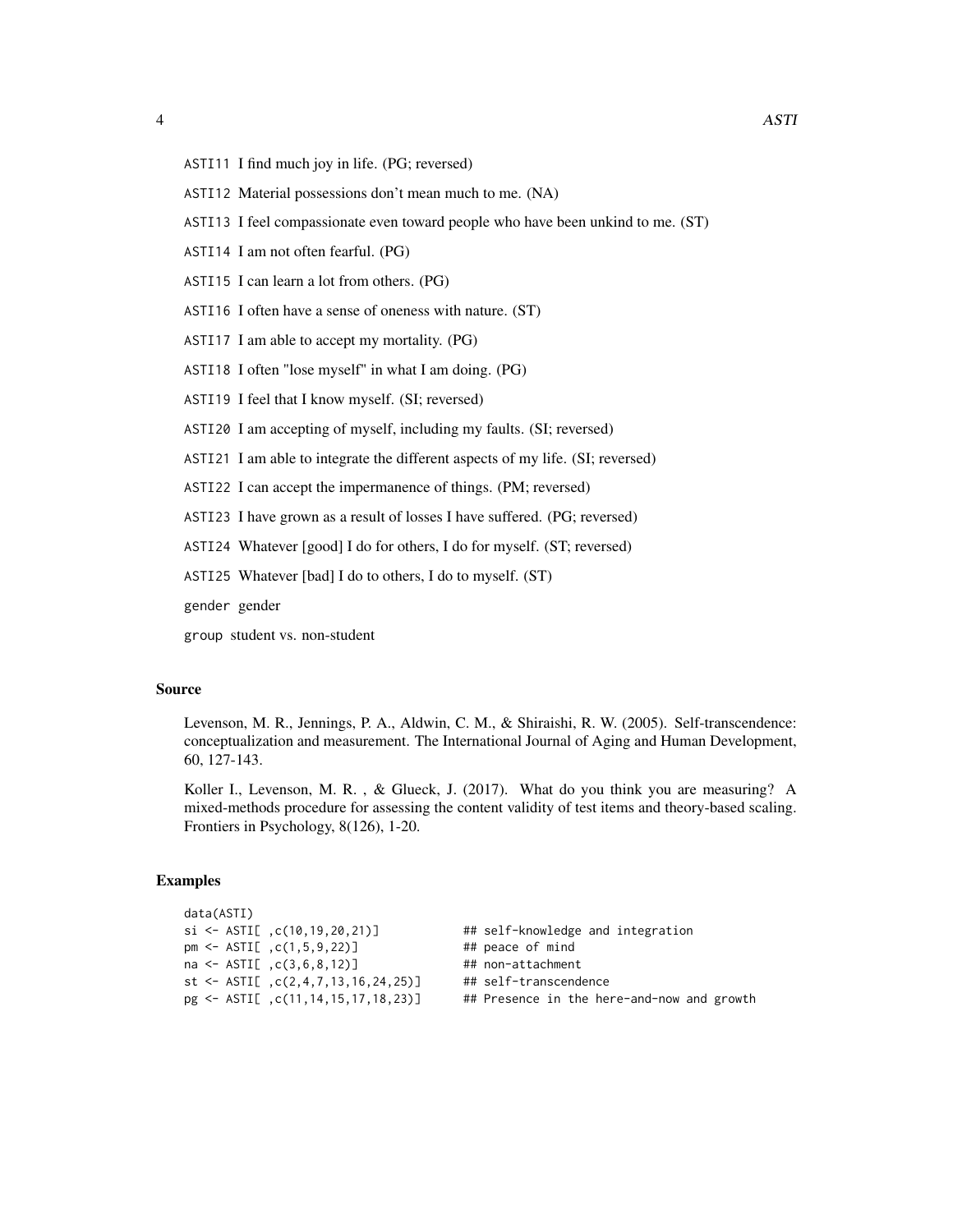<span id="page-4-0"></span>

Haegeli et al. (2012) studied high-risk cohorts in a complex and dynamic risk environment. This dataset contains four variables related to preparedness before going backcountry skiing. The variables with response categories are are 1) check avalanche danger information (check conditions on internet prior to leaving home; talk to ski patrol; check postings at gates or information kiosks at resort; do not check or Do not know), 2) discuss avalanche hazard in your group (all the time; 50% to 90% of time; 10% to 40% of time; never or solo traveller), 3) approach to decision making (dedicated leader or everybody contributes; person in front decides; everybody makes their own choices or solo traveller), and 4) use of avalanche safety gear (everybody carries beacon, shovel and probe; everybody carries beacon or beacon and shovel; some in group carry beacons; some in group have cell phones; no safety equipment is carried).

### Usage

```
data("AvalanchePrep")
```
# Format

A data frame with 1355 skiers and the following 4 items:

info Check avalanche danger information.

discuss Discuss avalanche hazard in your group.

gear Use of avalanche safety gear.

decision Approach to decision making.

#### Source

Haegeli, P., Gunn, M., & Haider, W. (2012). Identifying a high-risk cohort in a complex and dynamic risk environment: Out-of-bounds skiing–an example from avalanche safety. Prevention Science, 13, 562-573.

#### Examples

```
data("AvalanchePrep")
str(AvalanchePrep)
```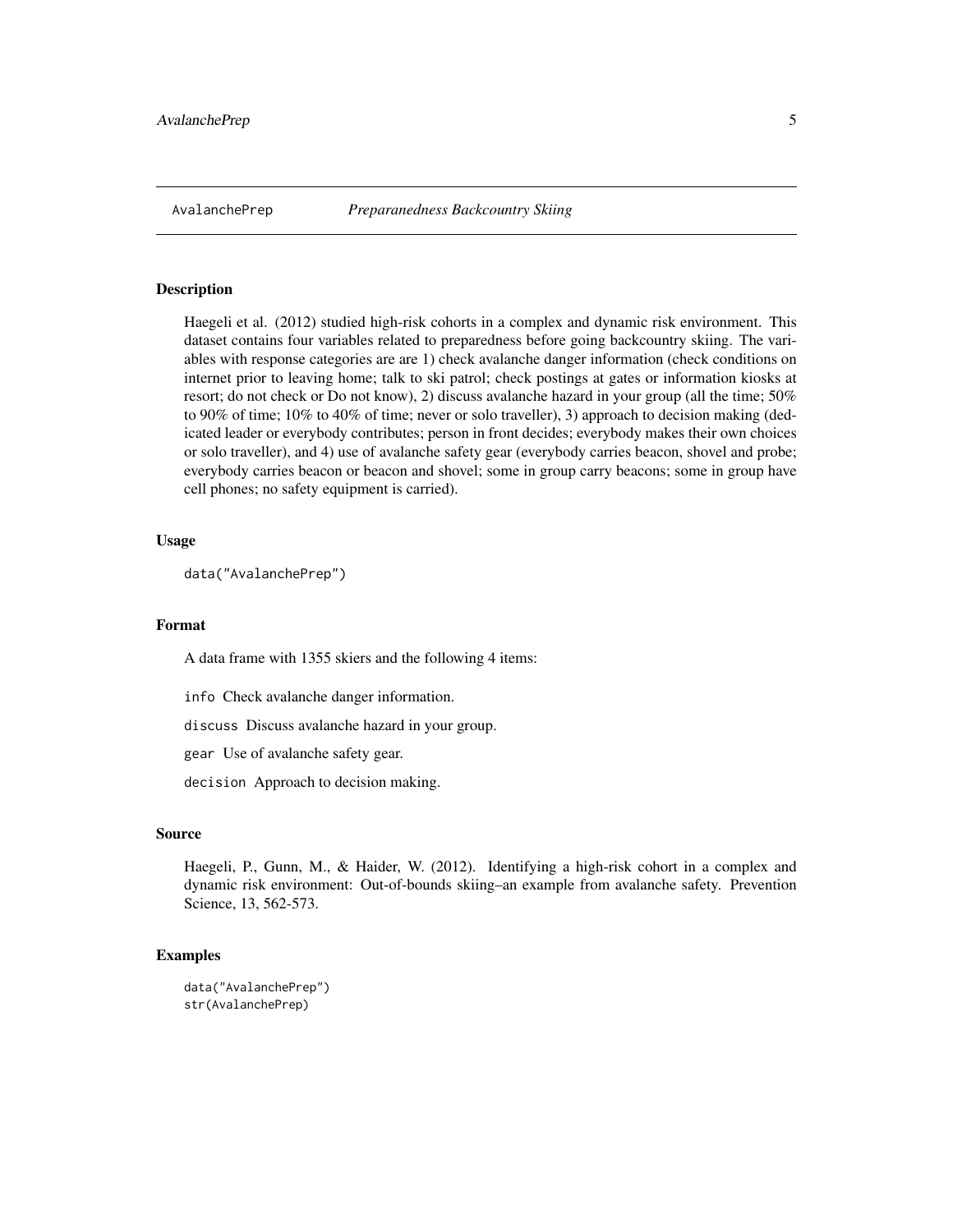<span id="page-5-0"></span>

Toy dataset involving paired comparisons of bands. 200 people stated their preferences of 5 bands in a paired comparison design (no undecided answer allowed).

#### Usage

data("bandpref")

# Format

A data frame with 10 paired comparisons (200 people):

Band1 First band

Band2 Second band

Win1 How often first band was preferred

Win2 How often second band was preferred

# Examples

data("bandpref") str(bandpref)

Bergh *Generalized Prejudice Dataset*

# Description

Dataset from Bergh et al. (2016) where ethnic prejudice, sexism, sexual prejudice against gays and lesbians, and prejudice toward mentally people with disabilities are modeled as indicators of a generalized prejudice factor. It also includes indicators for agreeableness and openness. All variables are composite scores based on underlying 5-point questionnaire items.

# Usage

data("Bergh")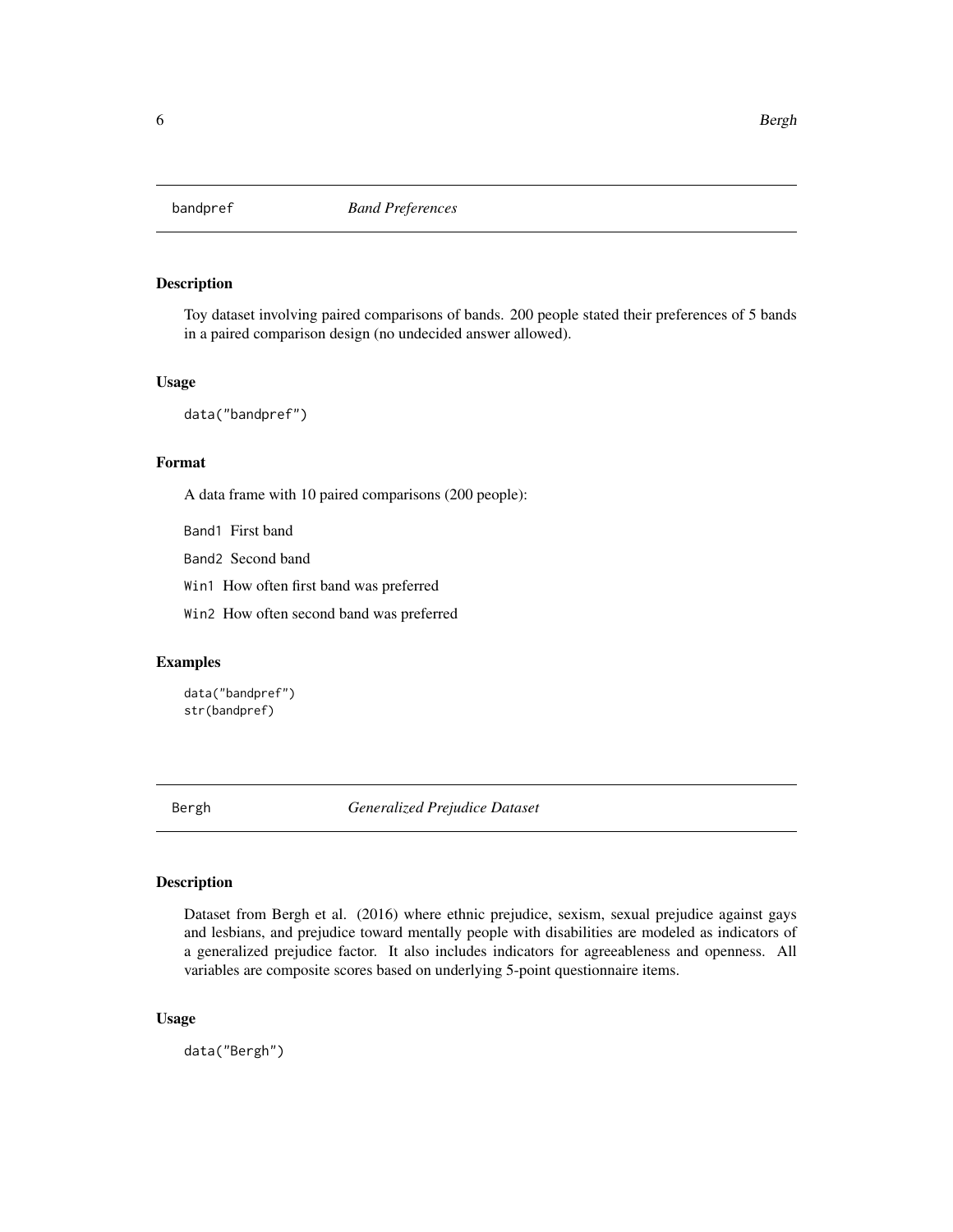#### <span id="page-6-0"></span>BrainIQ 7

# Format

A data frame with 861 individuals, 10 composite scores, and gender:

- EP Ethnic prejudice
- SP Sexism
- HP Sexual prejudice against gays and lesbians
- DP Prejudice toward mentally people with disabilities
- A1 Agreeableness indicator 1
- A2 Agreeableness indicator 2
- A3 Agreeableness indicator 3
- O1 Openness indicator 1
- O2 Openness indicator 2
- O3 Openness indicator 3

gender gender

# Source

Bergh, R., Akrami, N., Sidanius, J., & Sibley, C. (2016) Is group membership necessary for understanding prejudice? A re-evaluation of generalized prejudice and its personality correlates. Journal of Personality and Social Psychology, 111, 367-395.

# Examples

data("Bergh") str(Bergh)

```
BrainIQ Brain Size and Intelligence
```
## **Description**

Willerman et al. (1991) conducted their study at a large southwestern university. They selected a sample of 40 right-handed Anglo introductory psychology students who had indicated no history of alcoholism, unconsciousness, brain damage, epilepsy, or heart disease. These subjects were drawn from a larger pool of introductory psychology students with total Scholastic Aptitude Test Scores higher than 1350 or lower than 940 who had agreed to satisfy a course requirement by allowing the administration of four subtests (Vocabulary, Similarities, Block Design, and Picture Completion) of the Wechsler (1981) Adult Intelligence Scale-Revised. With prior approval of the University's research review board, students selected for MRI were required to obtain prorated full-scale IQs of greater than 130 or less than 103, and were equally divided by sex and IQ classification.

#### Usage

data("BrainIQ")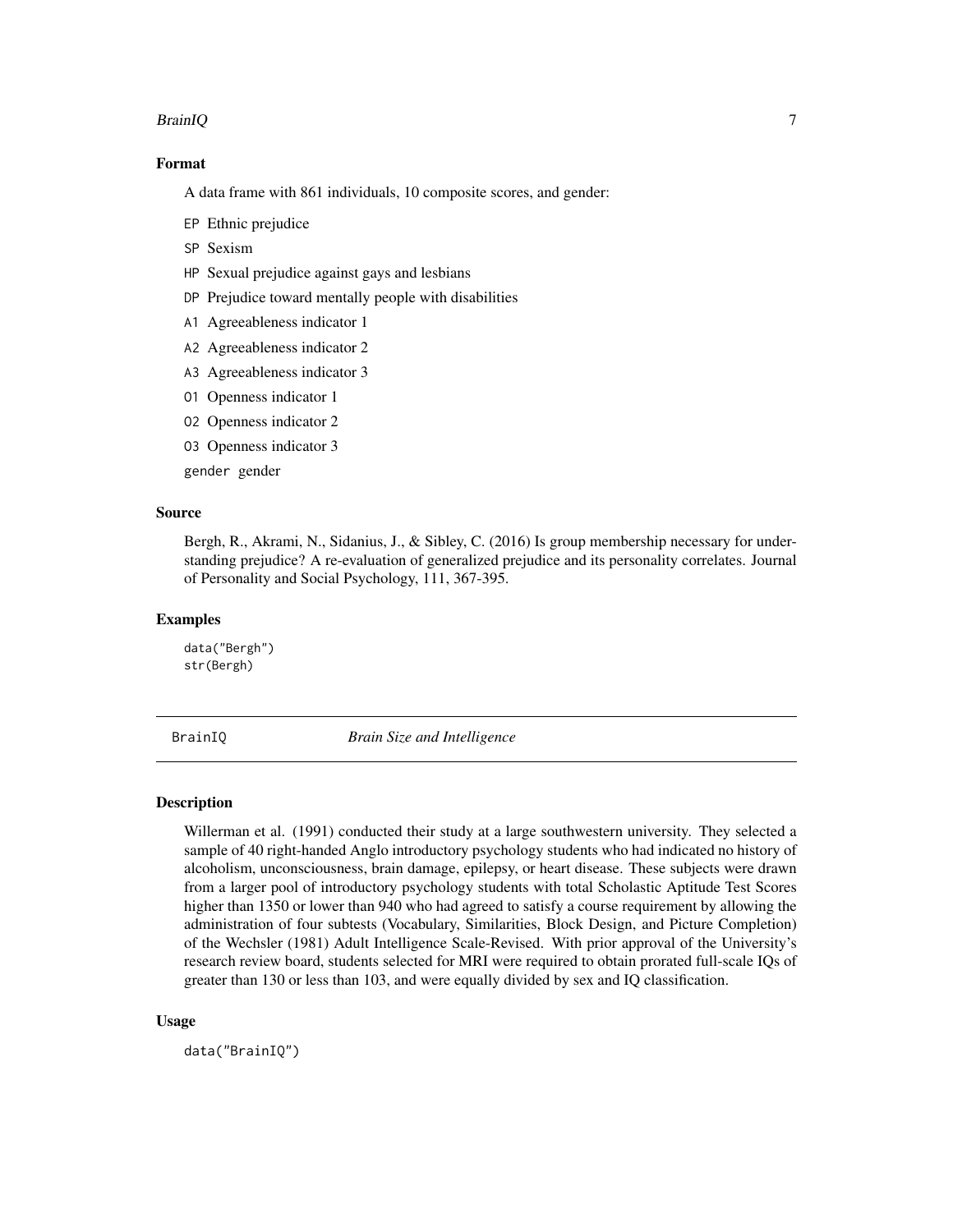# <span id="page-7-0"></span>Format

A data frame with 40 individuals and the following 7 variables.

Gender Participant's gender. FSIQ Full Scale IQ.

VIQ Verbal IQ.

PIQ Performance IQ.

Weight Body weight.

Height Body height.

MRI\_Count MRI pixel count (brain size).

# Source

Willerman, L., Schultz, R., Rutledge, J. N., & Bigler, E. (1991). In vivo brain size and intelligence. Intelligence, 15, 223-228.

#### Examples

data(BrainIQ) str(BrainIQ)

BSSS *Brief Sensation Seeking Scale Questions (BSSS-8)*

#### Description

Haegeli et al. (2012) where interested in studying risk-taking behaviors of out-of-bounds skiers. The skiers where exposed to the "Brief Sensation Seeking Scale" (BSSS-8; Hoyle et al., 2002). It is a short 8-item scale with 5-point response categories. The scale has 4 subscales (with 2 items each): experience seeking (ES), boredom susceptibility (BS), thrill and adventure seeking (TAS) and disinhibition (DIS).

#### Usage

data("BSSS")

#### Format

A data frame with 1626 skiers and the following 8 items (5 response categories):

Explore I would like to explore strange places.

Restless I get restless when I spend too much time at home .

Frightning I like to do frightening things.

Party I like wild parties.

Trip I would like to take off on a trip with no pre-planned routes or timetables.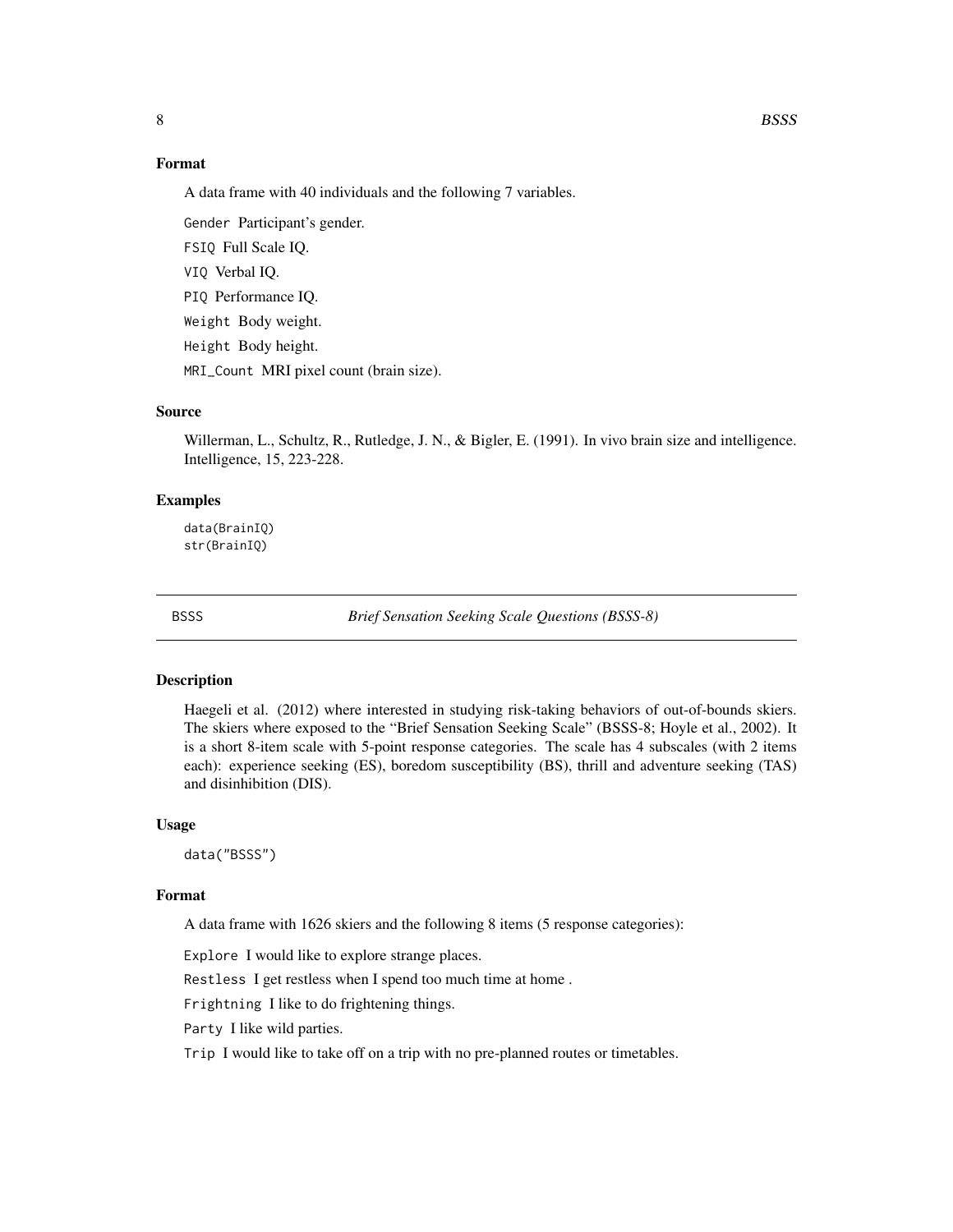<span id="page-8-0"></span>Friends I prefer friends who are exciting and unpredictable.

Bungee I would like to do bungee jumping.

Illegal I would love to have new and exciting experiences, even if they are illegal.

#### Source

Hoyle, R. H., Stephenson, M. T., Palmgreen, P., Lorch, E. P., & Donohew, R. L. (2002). Reliability and validity of a brief measure of sensation. Personality and Individual Differences, 32, 401-414.

Haegeli, P., Gunn, M., & Haider, W. (2012). Identifying a high-risk cohort in a complex and dynamic risk environment: Out-of-bounds skiing–an example from avalanche safety. Prevention Science, 13, 562-573.

# Examples

data("BSSS") str(BSSS)

CEAQ *Children's Empathic Attitudes Questionnaire (CEAQ)*

#### Description

The CEAQ (Funk et al., 2008) is a scale to measure empathy of late elementary and middle-school aged children.

#### Usage

data("CEAQ")

# Format

A data frame with 208 children, 16 CEAQ items and 3 covariates (age, grade, gender): Item wordings:

ceaq1 When I'm mean to someone, I usually feel bad about it later.

ceaq2 I'm happy when the teacher says my friend did a good job.

ceaq3 I would get upset if I saw someone hurt an animal.

ceaq4 I understand how other kids feel.

ceaq5 I would feel bad if my mom's friend got sick.

ceaq6 Other people's problems really bother me.

ceaq7 I feel happy when my friend gets a good grade.

ceaq8 When I see a kid who is upset it really bothers me.

ceaq9 I would feel bad if the kid sitting next to me got in trouble.

ceaq10 It's easy for me to tell when my mom or dad has a good day at work.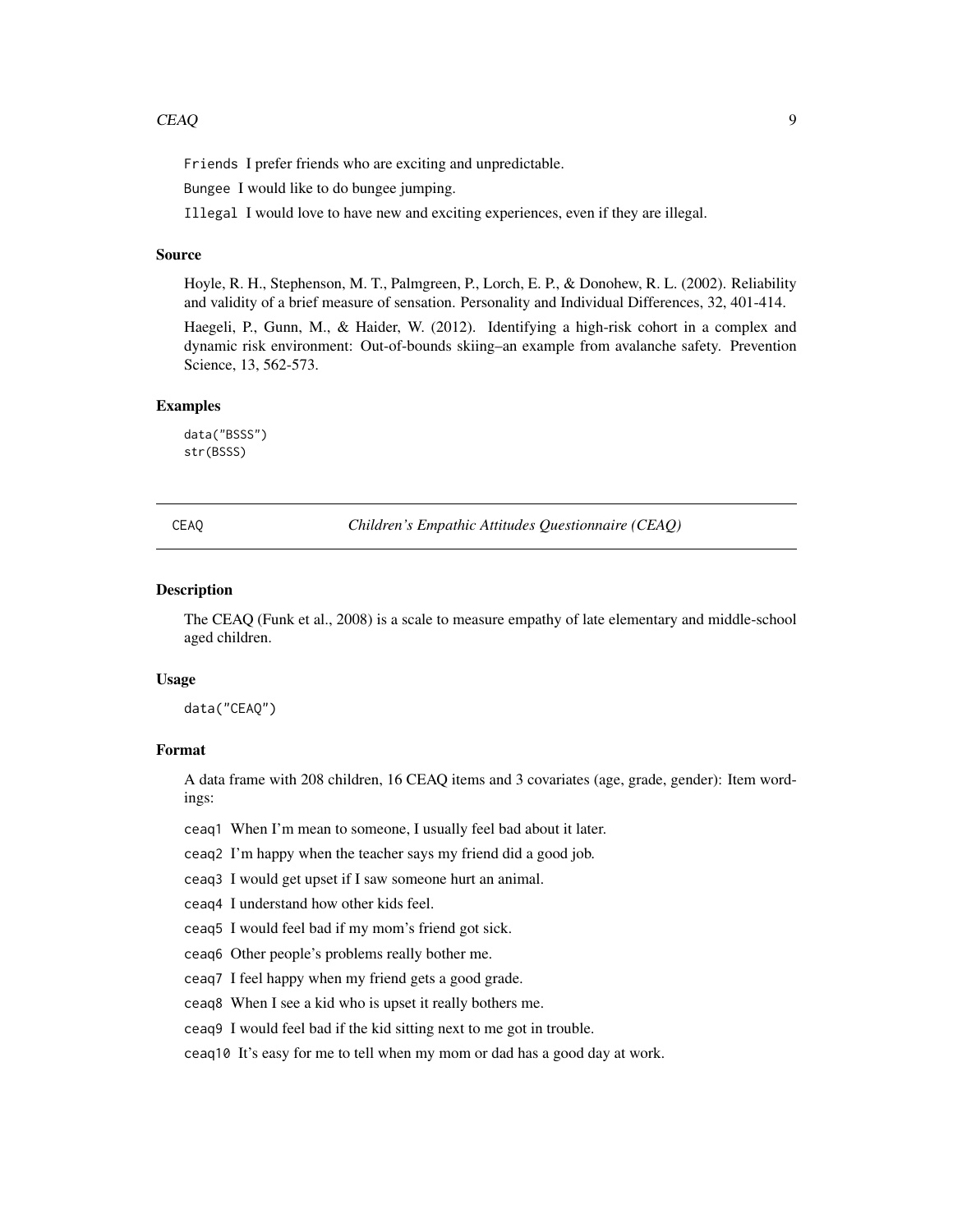- <span id="page-9-0"></span>ceaq11 It bothers me when my teacher doesn't feel well.
- ceaq12 I feel sorry for kids who can't find anyone to hang out with.
- ceaq13 Seeing a kid who is crying makes me feel like crying.
- ceaq14 If two kids are fighting, someone should stop it.
- ceaq15 It would bother me if my friend got grounded.
- ceaq16 When I see someone who is happy, I feel happy too.

age Children's age.

grade Children's grade.

gender Gender.

### Source

Funk, J. B., Fox, C. M., Chang, M., & Curtiss, K. (2008). The development of the Children's Empathic Attitudes Questionnaire using classical and Rasch analyses. Journal of Applied Developmental Psychology, 29, 187-196.

Bond, T. G., & Fox, C. M. (2015). Applying the Rasch Model: Fundamental Measurement in the Human Sciences. Routledge.

#### Examples

data(CEAQ) str(CEAQ)

chile *Chile dataset.*

#### Description

This dataset is a modified version of the dataset used in Wright and London (2009), originally taken from pepperjoe.com. The chile length is categorized from longest to shortest.

#### Usage

data("chile")

#### Format

A data frame with 85 chiles and the following 3 variables.

name Chile name.

length Chile length: ordinal (1 ... longest, 10 ... shortest)

heat Chile heat scale (see details)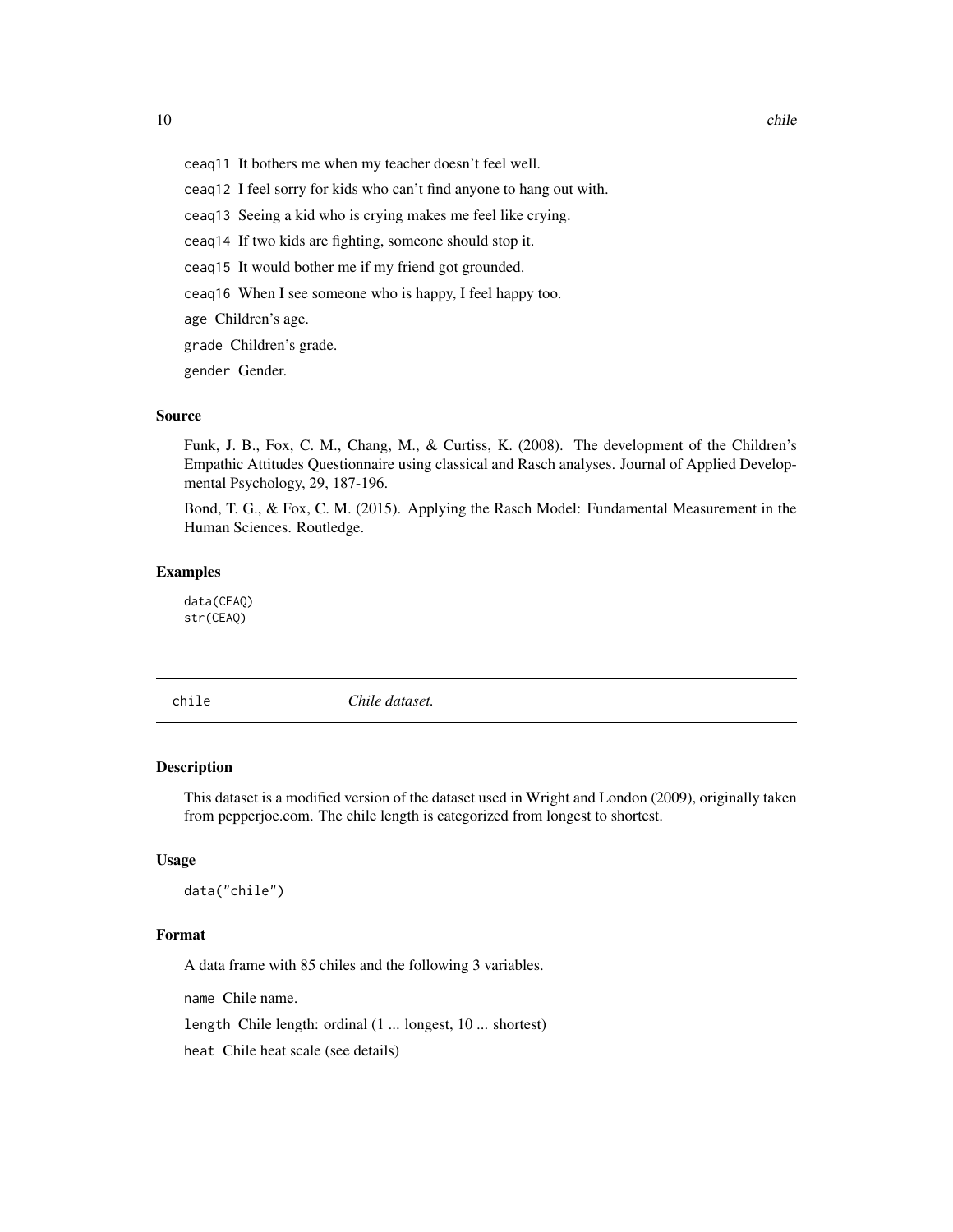#### <span id="page-10-0"></span>condom and the condom of the condom condom condom and  $\sim 11$

# Details

Heat scale according to pepperjoe.com: 1-2 ... for sissys; 3-4 ... sort of hot; 5-6 ... fairly hot; 7-8 ... real hot; 9.5-9 ... torrid; 9.5-10 ... nuclear.

#### Source

Wright, D. B., & London, K. (2009). Modern Regression Techniques Using R. Sage.

#### Examples

data(chile) str(chile)

condom *Attitude towards condoms*

#### Description

This dataset is a modified version of the data used in de Ayala (2009). Originally, the data come from the voluntary HIV counseling and testing efficacy study performed by the center for AIDS prevention studies (2003).

#### Usage

data("condom")

#### Format

A data frame with 500 individuals and the following 7 variables. The 6 items were scored on a 4-point response scale (0 ... strongly disagree; 4 ... strongly agree).

Feel Condom does not have a good feel.

Buy I am embarrassed to buy condoms.

Put I am embarrased to put on condom.

Break Condoms break/slip off.

Cheat My partner wants condoms to cheat.

Uncomfortable My friends said that condoms are uncomfortable.

Country Participant's country (artificially added).

#### Source

de Ayala, R. J. (2009). The Theory and Practice of Item Response Theory. Guilford Press, New York

#### Examples

data(condom) str(condom)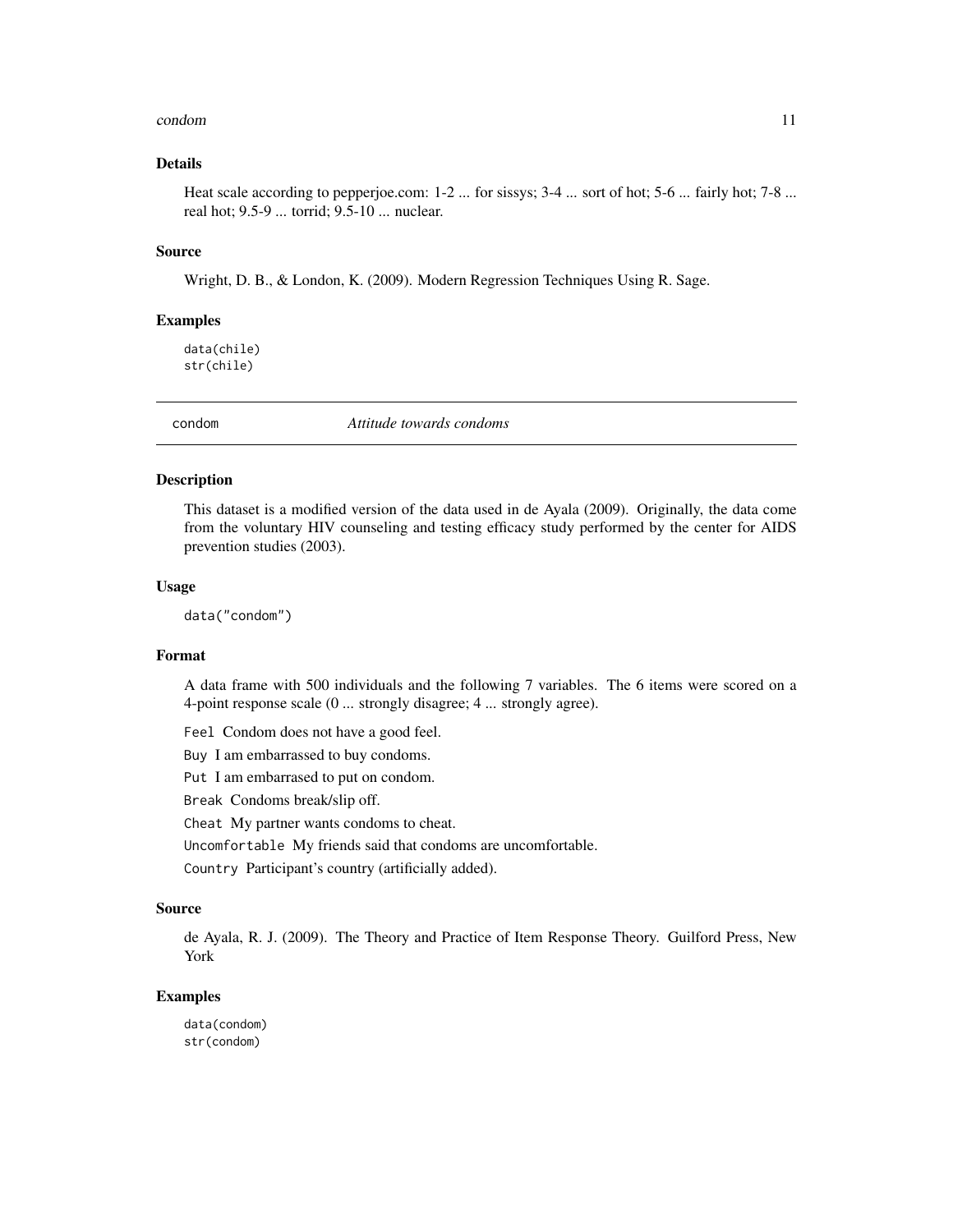<span id="page-11-0"></span>

Dataset from Hox (2010) containing six intelligence measures. Children are nested within families.

#### Usage

data("FamilyIQ")

# Format

A data frame with 399 children, nested within 60 families:

family Family ID.

child Child ID.

wordlist Word list intelligence measure.

cards Cards intelligence measure.

matrices Matrices intelligence measure.

figures Figures intelligence measure.

animals Animals intelligence measure.

occupation Occupation intelligence measure.

# Source

Hox, J. J. (2010). Multilevel analysis: Techniques and applications (2nd ed.). New York: Routledge.

Van Peet, A. A. J. (1992). De potentieeltheorie van intelligentie. [The potentiality theory of intelligence]. Amsterdam: University of Amsterdam, Ph.D. Thesis.

# Examples

```
data("FamilyIQ")
str(FamilyIQ)
```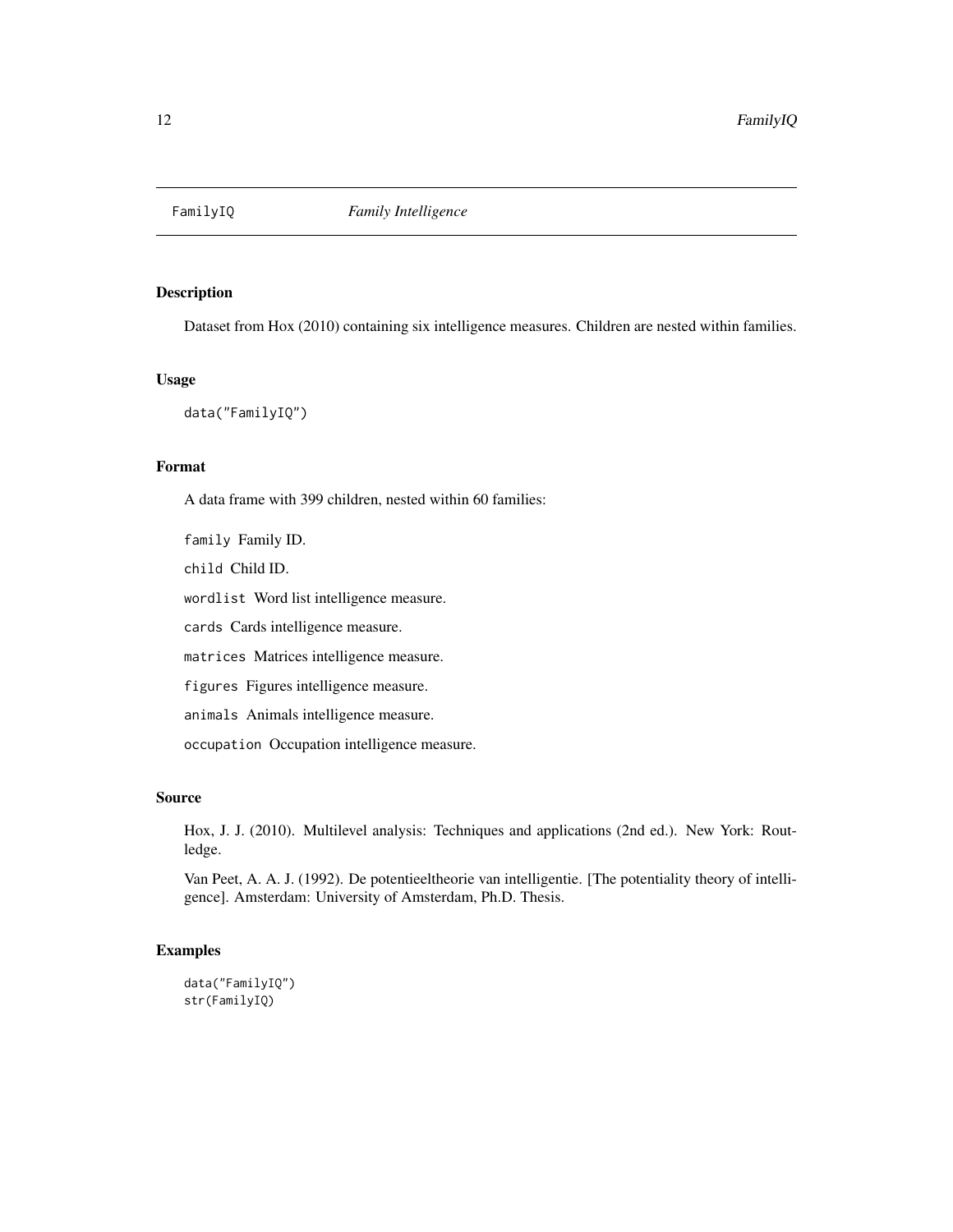<span id="page-12-0"></span>granularity *Granularity*

#### Description

Granularity refers to a person's ability to separate their emotions into specific types. People with low granularity struggle to separate their emotions (e.g., reporting that sadness, anger, fear, and others all just feel "bad""), whereas people with high granularity are very specific in how they parse their emotions (e.g., easily distinguishing between nuanced emotions like disappointment and frustration). A few outliers were removed compared to the original data.

#### Usage

data("granularity")

#### Format

A data frame with 143 individuals and the following 3 variables.

gran Granularity score

age Participant's age

gender Gender

# Examples

data("granularity") str(granularity)

HarvardPsych *Research Topics Harvard Psychology Faculty*

#### Description

A frequency table with the faculty members in the rows and the research topics in the colunms. The data are based on a scraping job from the faculty website by extracting the research summary of each faculty members. Subsequently, the data were cleaned using basic text processing tools. Finally, a document term matrix was created containing the most important keywords in the columns.

#### Usage

```
data("HarvardPsych")
```
# Format

A word frequency table spanned 29 faculty members and 43 keywords.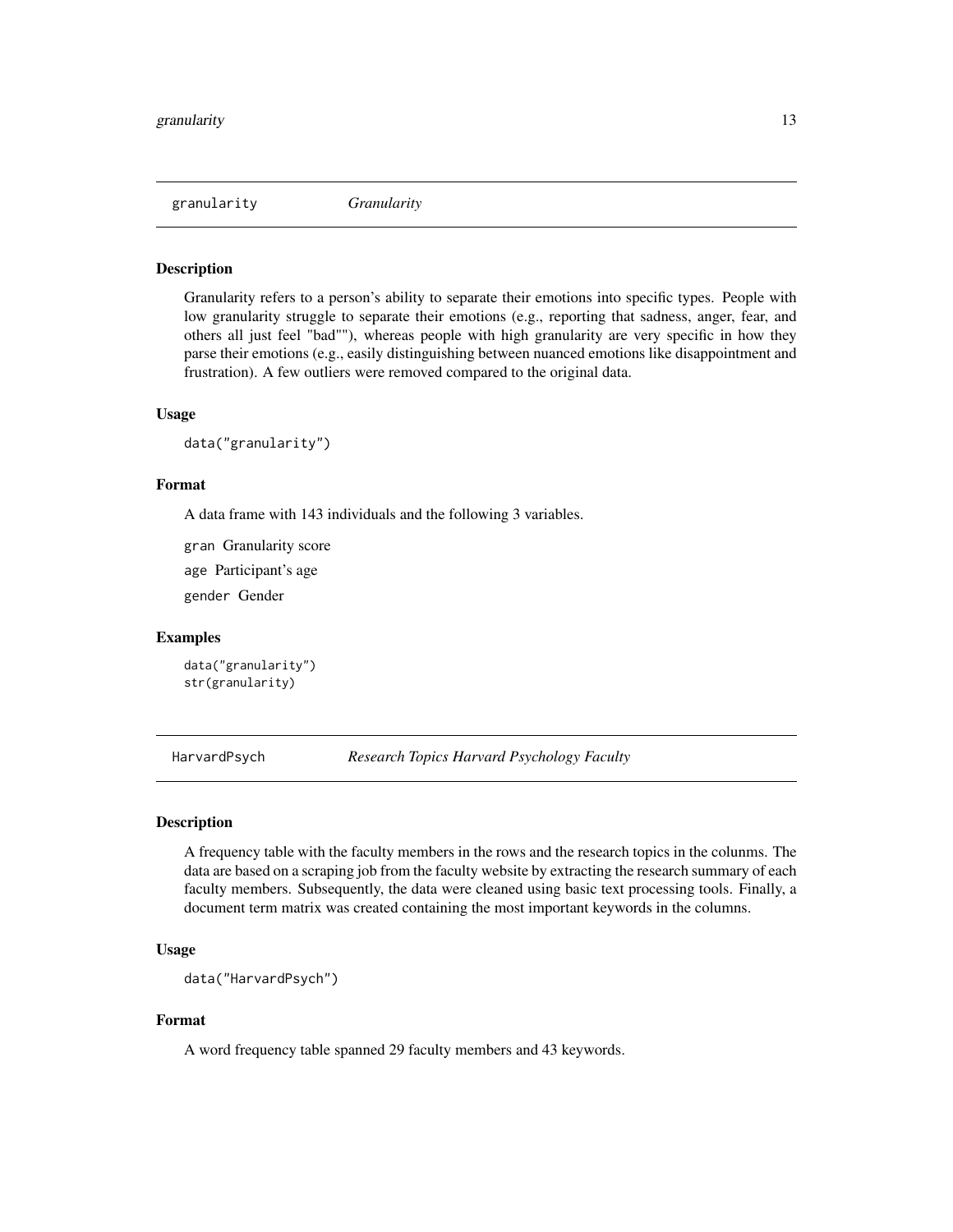# <span id="page-13-0"></span>Source

URL: <http://psychology.fas.harvard.edu/faculty>

#### Examples

data("HarvardPsych") str(HarvardPsych)

HRB *Health Risk Behavior*

# **Description**

Dataset based on a questionnaire assessing health risk behaviors, including smoking, drinking, and marijuana consumption. The questionnaire was presented to teenagers at 5 points in time (from middle school to high school). The items are binary:  $0 =$  never,  $1 =$  at least one.

#### Usage

data("HRB")

#### Format

A data frame with 538 individuals with 4 items presented at 5 points in time. Items:

Alcohol.1 Days with at least one drink in past year (T1). Cigarettes.1 Number of cigarettes per day in past year (T1). Alcohol2.1 Days with at least 5 drinks within a few hours in the past year (T1). Marijuana.1 Times consumed marijuana in the past year (T1). Alcohol.2 Days with at least one drink in past year (T2). Cigarettes.2 Number of cigarettes per day in past year (T2). Alcohol2.2 Days with at least 5 drinks within a few hours in the past year (T2). Marijuana.2 Times consumed marijuana in the past year (T2). Alcohol.3 Days with at least one drink in past year (T3). Cigarettes.3 Number of cigarettes per day in past year (T3). Alcohol2.3 Days with at least 5 drinks within a few hours in the past year (T3). Marijuana.3 Times consumed marijuana in the past year (T3). Alcohol.4 Days with at least one drink in past year (T4). Cigarettes.4 Number of cigarettes per day in past year (T4). Alcohol2.4 Days with at least 5 drinks within a few hours in the past year (T4). Marijuana. 4 Times consumed marijuana in the past year  $(T4)$ . Alcohol.5 Days with at least one drink in past year (T5). Cigarettes.5 Number of cigarettes per day in past year (T5).

Alcohol2.5 Days with at least 5 drinks within a few hours in the past year (T5).

Marijuana.5 Times consumed marijuana in the past year (T5).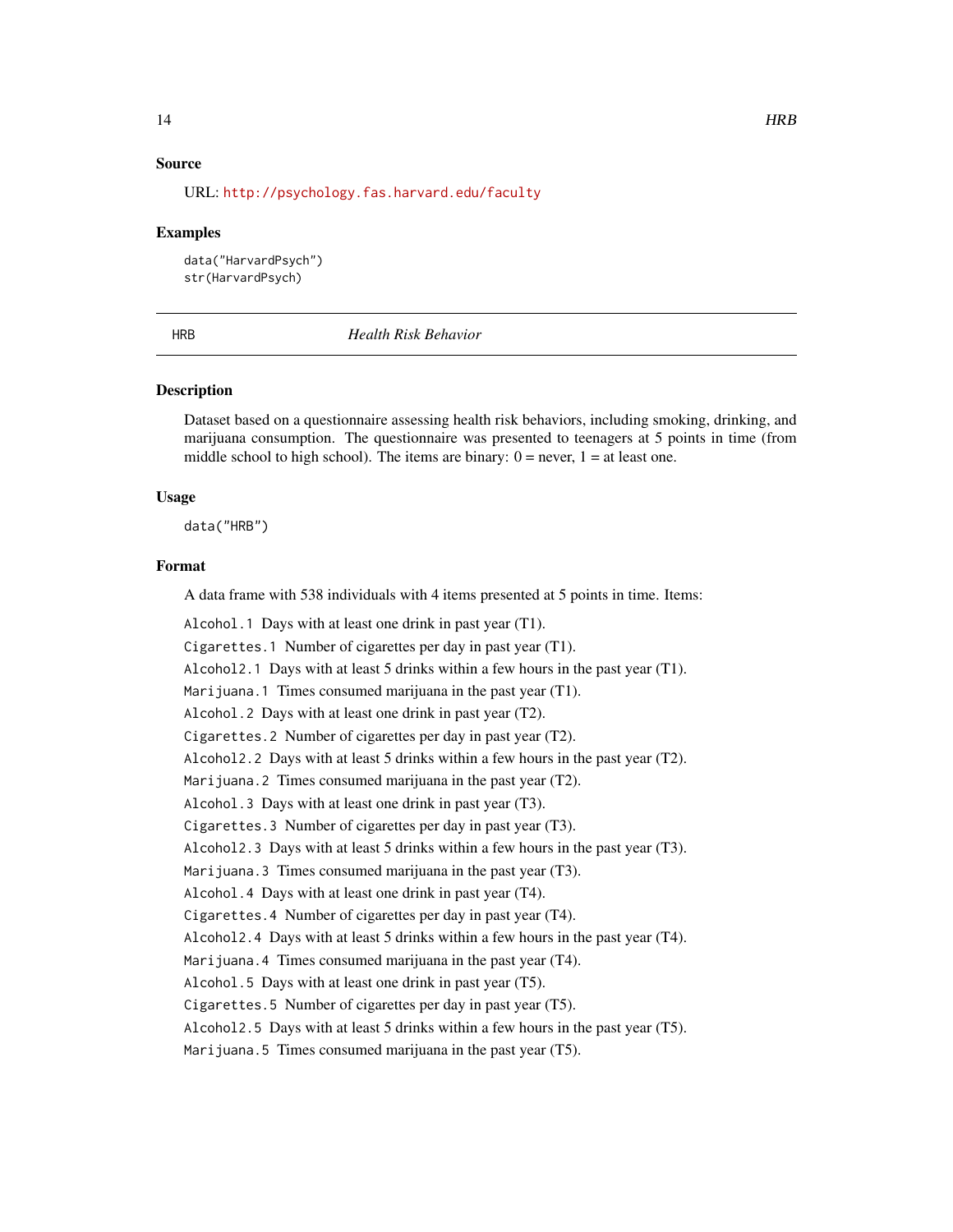#### <span id="page-14-0"></span>iatfaces and the contract of the contract of the contract of the contract of the contract of the contract of the contract of the contract of the contract of the contract of the contract of the contract of the contract of t

# Note

Thanks to Peter Franz for providing this dataset.

#### Examples

data("HRB") str(HRB)

iatfaces *Implicit Association Test (Faces)*

#### Description

The implicit association test (IAT) measures differential association of two target concepts with an attribute. In this experiment the participants saw images of people with long faces, images of people with wide faces, positively valenced words, and negatively valenced words. In the first critical block ("congruent block"), participants were asked to press one response key if they saw a long-faced person or a positive word and a different response key if they saw a wide-faced person or a negative word. In the second critical block ("incongruent block"), the pairing was reversed. Participants were asked to press one key for long-faced people or negative words and a different key for wide-faced people or positive words. IAT theory states that participants are expected to be able to respond fast in congruent conditions and slowly in incongruent conditions. The dataset contains trajectories of 4 participants. Each participant was exposed 80 trials: first, 40 congruent block trials, followed by 40 incongruent block trials. The response variable is latency.

# Usage

data("iatfaces")

#### Format

A data frame (4 individuals, 320 observations in total) with the following variables:

block Congruent vs. incongruent.

latency Response time latency.

id Subject id.

trial Trial number.

#### **Note**

Thanks to Benedek Kurdi and Mahzarin Banaji for sharing this dataset.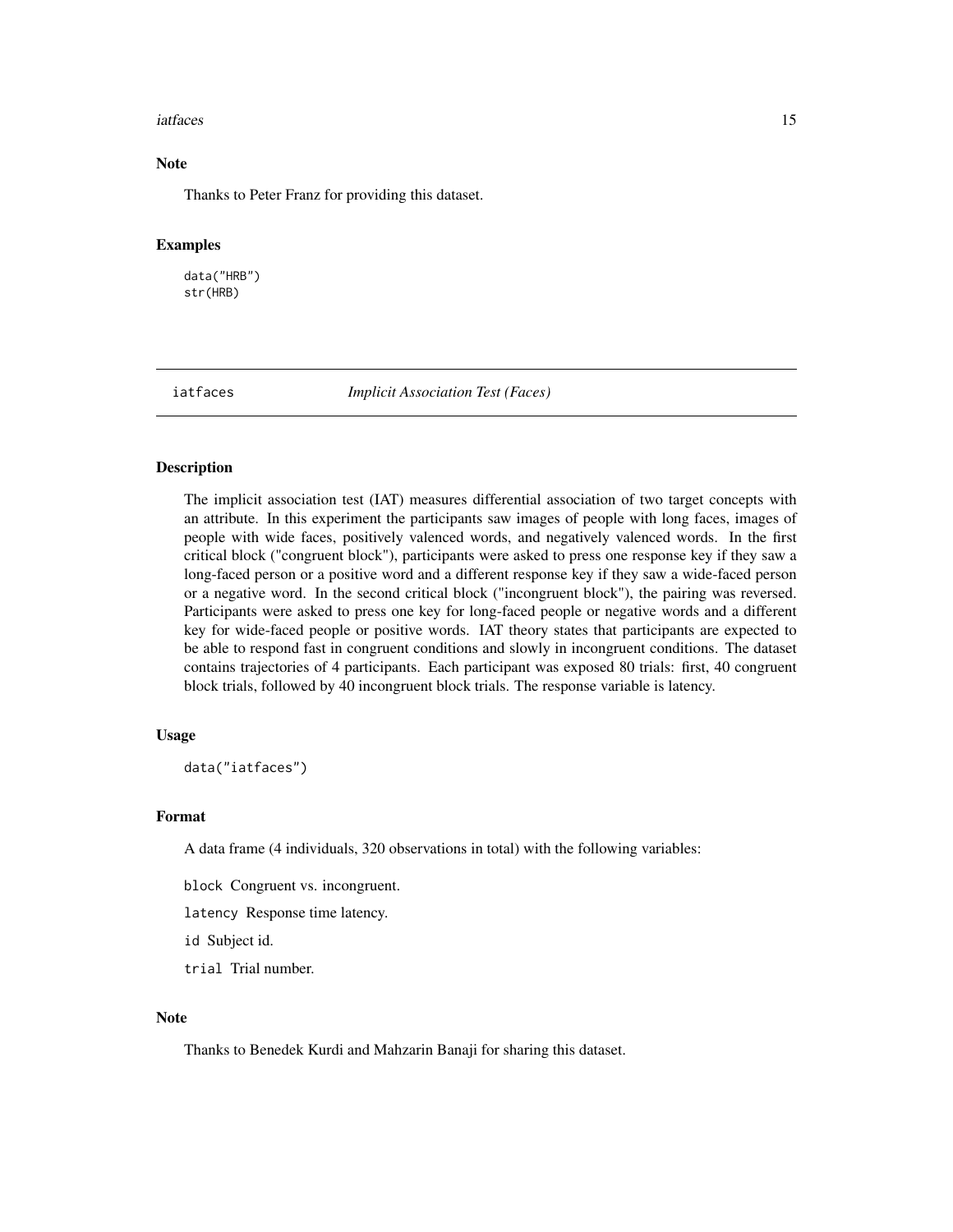# Source

Greenwald, A. G., & Banaji, M. R. (1995). Implicit social cognition: Attitudes, self-esteem, and stereotypes. Psychological Review, 102, 4-27.

Greenwald, A. G., McGhee, D.E., & Schwartz, J. K. L. (1998). Measuring individual differences in implicit cognition: The Implicit Association Test. Journal of Personality and Social Psychology, 74, 1464-1480.

Nosek, B. A., Banaji, M. R., & Greenwald, A. G. (2002). Harvesting implicit group attitudes and beliefs from a demonstration web site. Group Dynamics: Theory, Research, and Practice, 6, 101- 115.

# Examples

data("iatfaces") str(iatfaces)

KoreanSpeech *Korean Speech Data*

#### **Description**

This dataset represents a subset of the data collected in an experiment on the phonetic profile of Korean formality by Winter and Grawunder (2012). The authors were interested in pitch changes between two different attitudes (formal vs. informal).

# Usage

data("KoreanSpeech")

#### Format

A data frame with 6 individuals (14 measurements per person) and the following variables:

subject Subject ID

gender Gender

scenario 7 interaction types ("making an appointment", "asking for a favor", "apologizing for coming too late", etc.)

attitude Formality: formal vs. informal.

frequency Pitch frequency in Hz

#### Source

Winter, B. (2013). Linear models and linear mixed effects models in R with linguistic applications. arXiv:1308.5499. (<http://arxiv.org/pdf/1308.5499.pdf>

Winter, B., & Grawunder, S. (2012) The phonetic profile of Korean formality. Journal of Phonetics, 40, 808-815.

<span id="page-15-0"></span>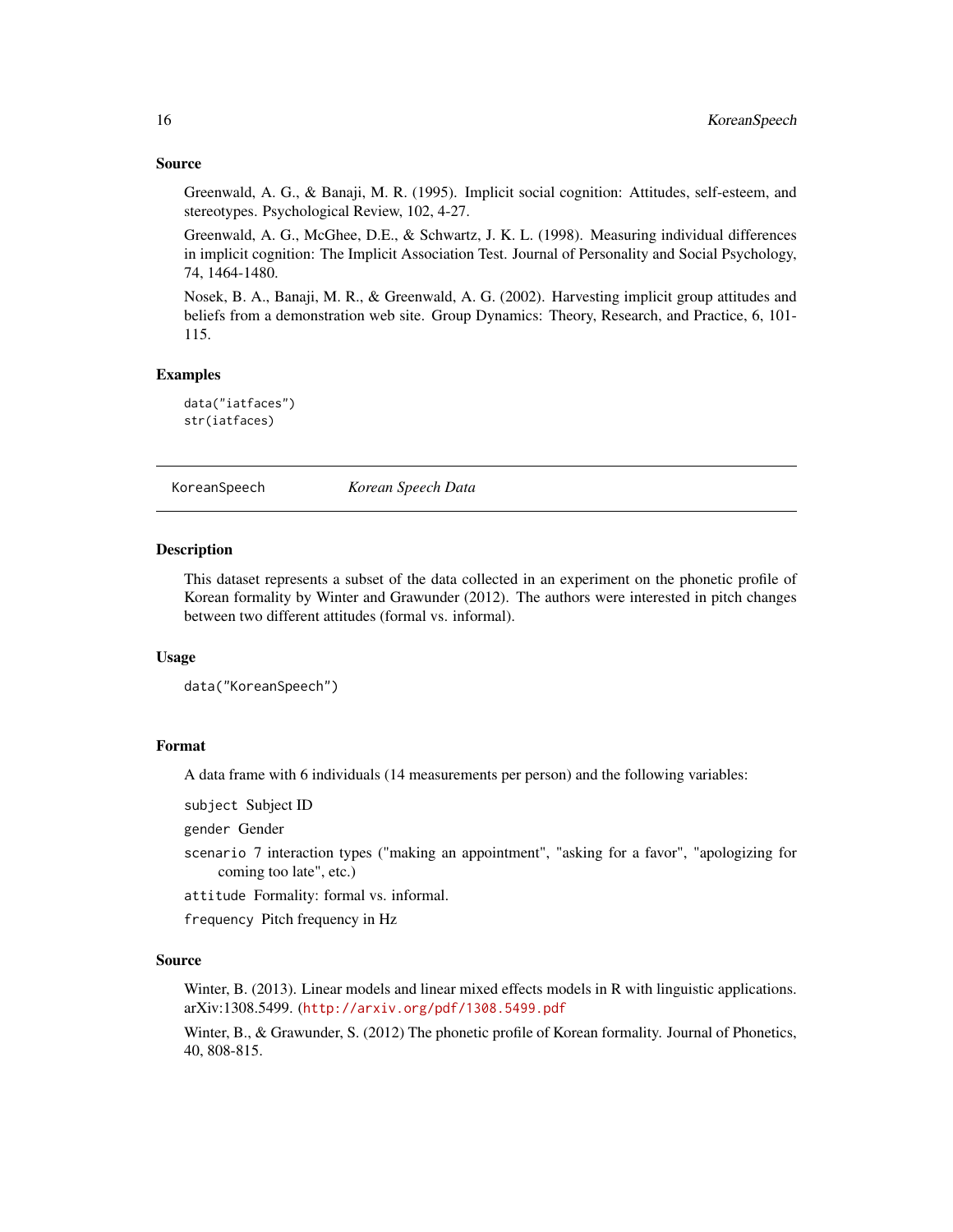#### <span id="page-16-0"></span>Lakes and the set of the set of the set of the set of the set of the set of the set of the set of the set of the set of the set of the set of the set of the set of the set of the set of the set of the set of the set of the

# Examples

data("KoreanSpeech") str(KoreanSpeech)

Lakes *Response to challenge scale*

#### Description

The response to challenge scale (RCS) is a theory-derived, observer-rated measure of children's self-regulation in response to a physically challenging situation (Lakes & Hoyt, 2004; Lakes, 2012). It asks raters to make inferences in 3 domains: cognitive (6 items), affective/motivational (7 items), and physical (3 items). The data included here are post test ratings from the study presented in Lakes & Hoyt (2009).

#### Usage

data("Lakes")

#### Format

A data frame in long format with 194 individuals and the following variables:

personID Person ID.

raterID Rater ID.

item Items for 3 subtests.

score 7-point response score.

subtest Subtests (cognitive, affective, physical).

#### Source

Lakes, K. D. (2012). The Response to Challenge Scale (RCS): The development and construct validity of an observer-rated measure of children's self-regulation. The International Journal of Educational and Psychological Assessment, 10, 83-96.

Lakes, K. D, & Hoyt, W. T. (2004). Promoting self-regulation through school-based martial arts training. Journal of Applied Developmental Psychology, 25, 283-302.

Lakes, K. D., & Hoyt, W. T. (2009). Applications of generalizability theory to clinical child and adolescent psychology research. Journal of Clinical Child & Adolescent Psychology, 38, 144-165.

# Examples

data("Lakes") str(Lakes)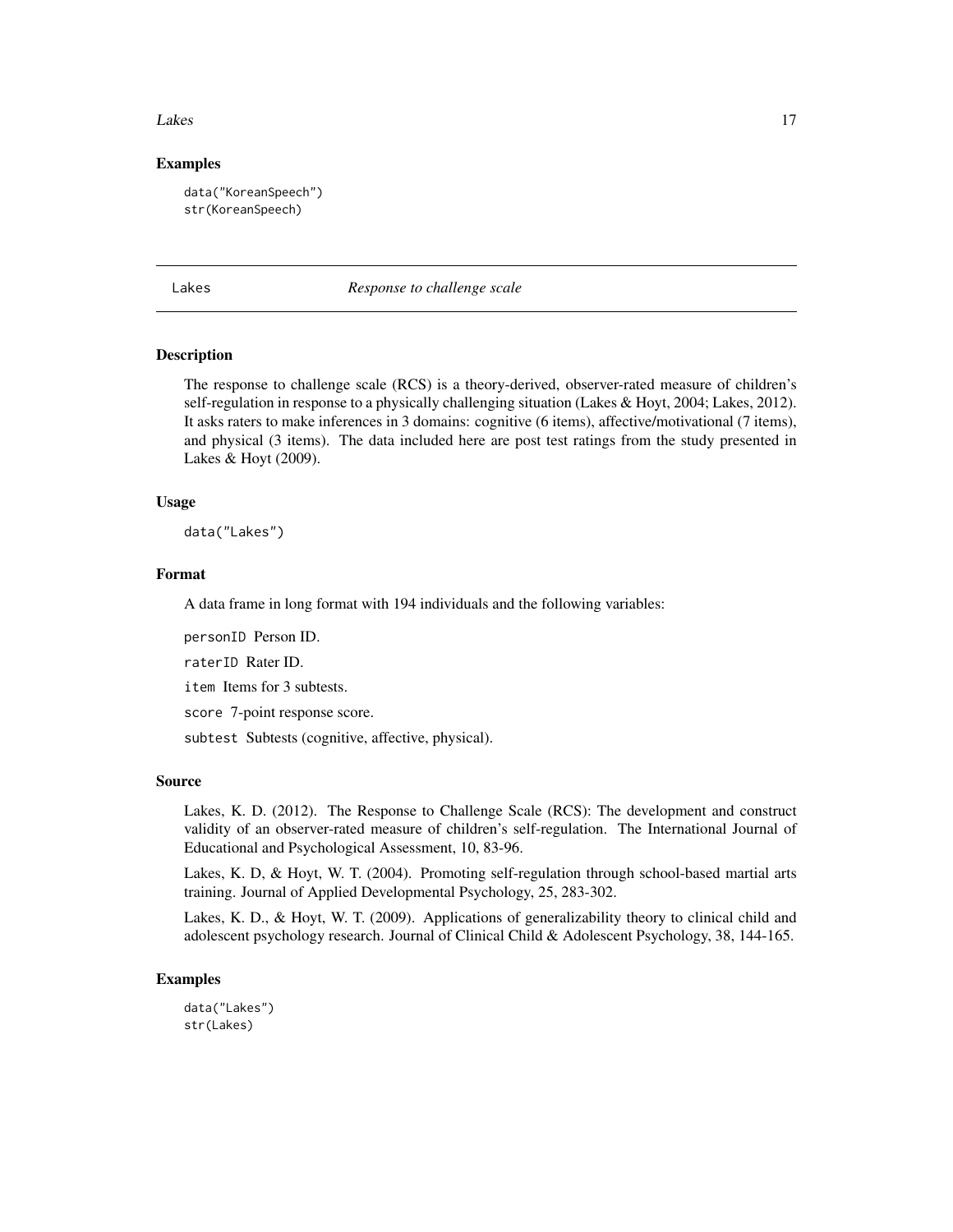<span id="page-17-0"></span>

This dataset considers achievement emotions students typically experience when learning mathematics. The authors considered 5 emotions: enjoyment (coded as 1), pride (2), anger (3), anxiety (4) and boredom (5). The data are organized in terms of paired comparisons (in standard order).

#### Usage

data("learnemo")

# Format

A data frame with 111 individuals and the following paired comparisons (0 if the first emotion was chosen, 2 if the second emotion was chosen, and 1 if no decision was made).

- pc1\_2 enjoyment vs. pride.
- pc1\_3 enjoyment vs. anger.
- pc2\_3 pride vs. anger.
- pc1\_4 enjoyment vs. anxiety.
- pc2\_4 pride vs. anxiety.
- pc3\_4 anger vs. anxiety.
- pc1\_5 enjoyment vs. boredom.
- pc2\_5 pride vs. boredom.
- pc3\_5 anger vs. boredom.
- pc4\_5 anxiety vs. boredom.
- sex Participant's sex  $(1 = male, 2 = female)$ .

# Source

Grand, A., & Dittrich, R. (2015) Modelling assumed metric paired comparison data - application to learning related emotions. Austrian Journal of Statistics, 44, 3-15.

#### Examples

```
data("learnemo")
str(learnemo)
```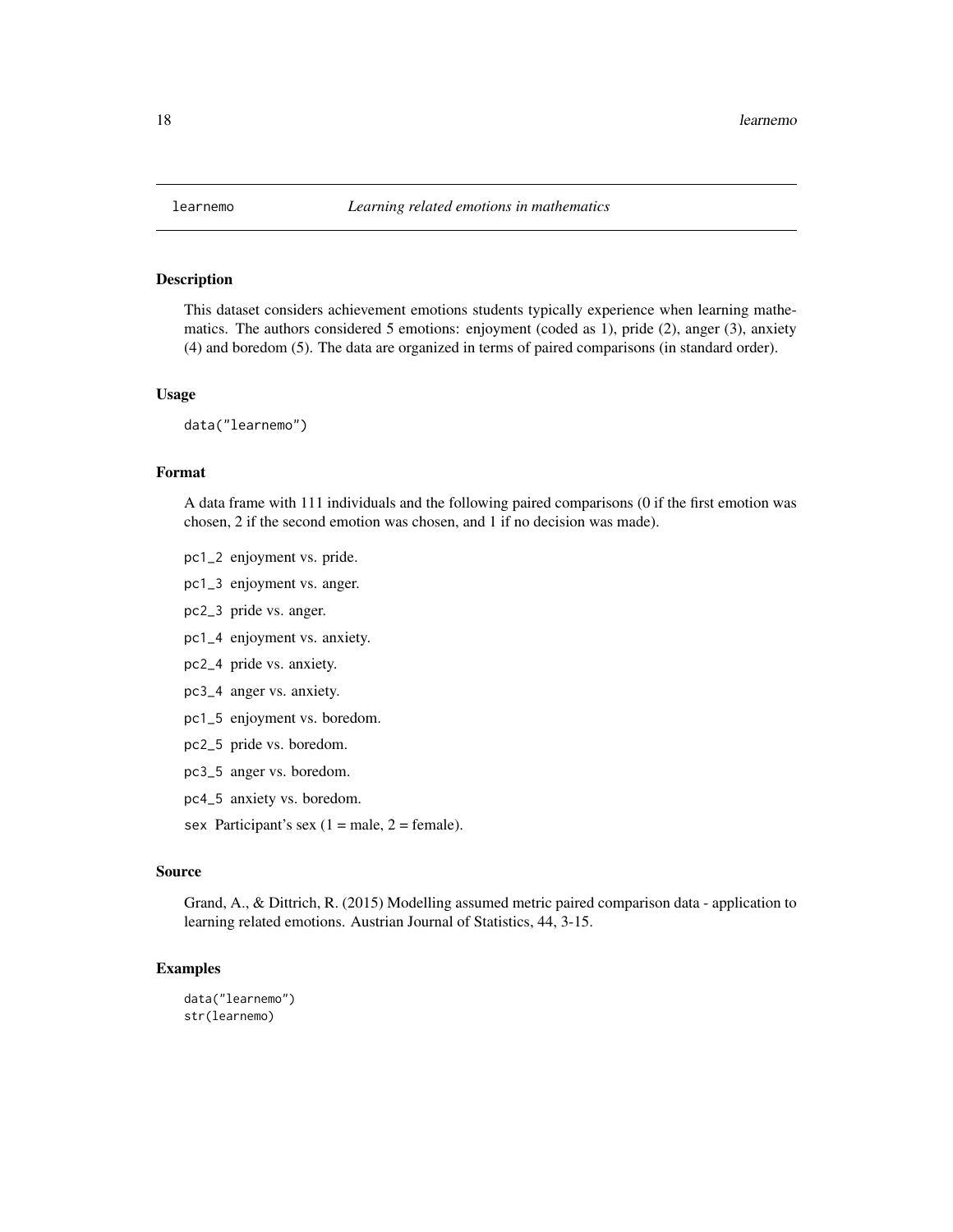<span id="page-18-0"></span>NeuralActivity *Neural Activity*

#### **Description**

20 participants were scanned (fMRI) while performing a task designed to elicit their thoughts about 60 mental states. On each trial, participants saw the name of a mental state (e.g., "awe"), and decided which of two scenarios would better evoke that mental state in another person (e.g., "seeing the Pyramids" or "watching a meteor shower"). Based on these measures, a  $60 \times 60$  correlation matrix was computed for each individual, subsequently converted into a dissimilarity matrix. In total, we have 20 such dissimilarity matrices. As additional external scales, NeuralScales gives 16 dimensions extracted from the psychological literature as a starting point for developing a theory of mental state representation: valence, arousal, warmth, competence, agency, experience, emotion, reason, mind, body, social, nonsocial, shared, and unique.

# Usage

```
data("NeuralActivity")
data("NeuralScales")
data("NeuralScanner")
```
#### Format

A list of 20 dissimilarity matrices (NeuralActivity).

External scales (based on a questionnaire) containing proportions telling us to which degree people associate each of the 60 mental states to the 16 theoretical dimensions they extracted from the literature (NeuralScales).

Scanner information on states, onset times and stimulus duration (NeuralScanner).

Head motion parameters (NeuralHM).

#### Source

Tamir D. I., Thornton M. A., Contreras J. M., & Mitchell J. P. (2015) Neural evidence that three dimensions organize mental state representation: rationality, social impact, and valence. Proceedings of the National Academy of Sciences of the United States of America, 113(1), 194-199.

#### Examples

```
data(NeuralActivity)
str(NeuralActivity)
```
data(NeuralScales) str(NeuralScales)

data(NeuralScanner) str(NeuralScanner)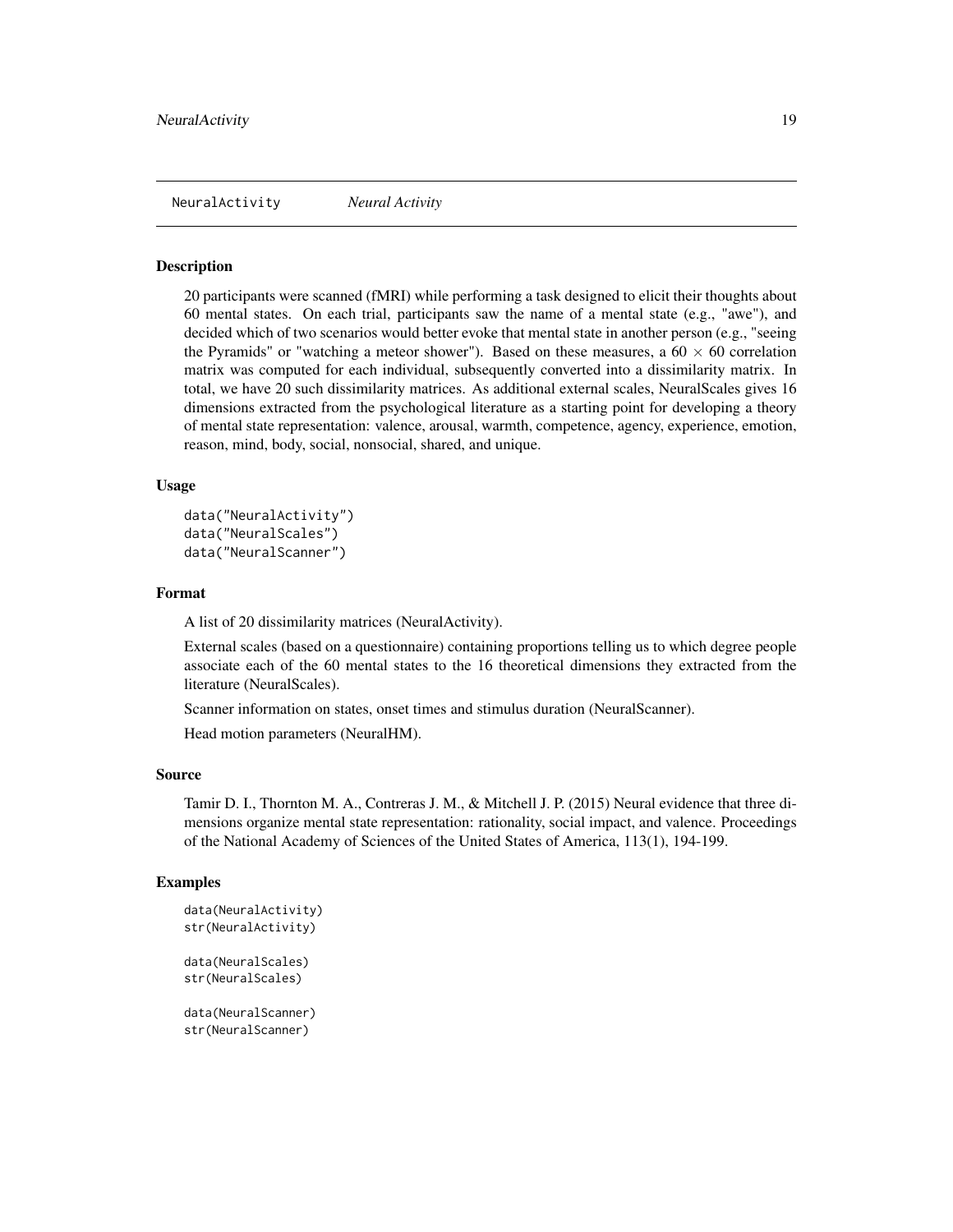<span id="page-19-0"></span>

Data derived from an fMRI experiment on visual representations. In the original experiment there were three experimental conditions (color on objects and background, color on dots, color on objects), three brain regions of interest (V1, PFS, Superior IPS), and two tasks (color and shape). The data included here are two dissimilarity matrices involving eight objects presented to the participants. The first matrix is based on a color task, the second matrix on a shape task.

#### Usage

data("Pashkam")

# Format

A list of 2 dissimilarity matrices (color task and shape task):

BD Body

CT Cat

CH Chair

CR Car

EL Elephant

FA Face

- HO House
- SC Scissors

#### Source

Vaziri-Pashkam M., & Xu, Y. (2017) Goal-directed visual processing differentially impacts human ventral and dorsal visual representations. The Journal of Neuroscience, 37, 8767-8782.

#### Examples

data(Pashkam) str(Pashkam)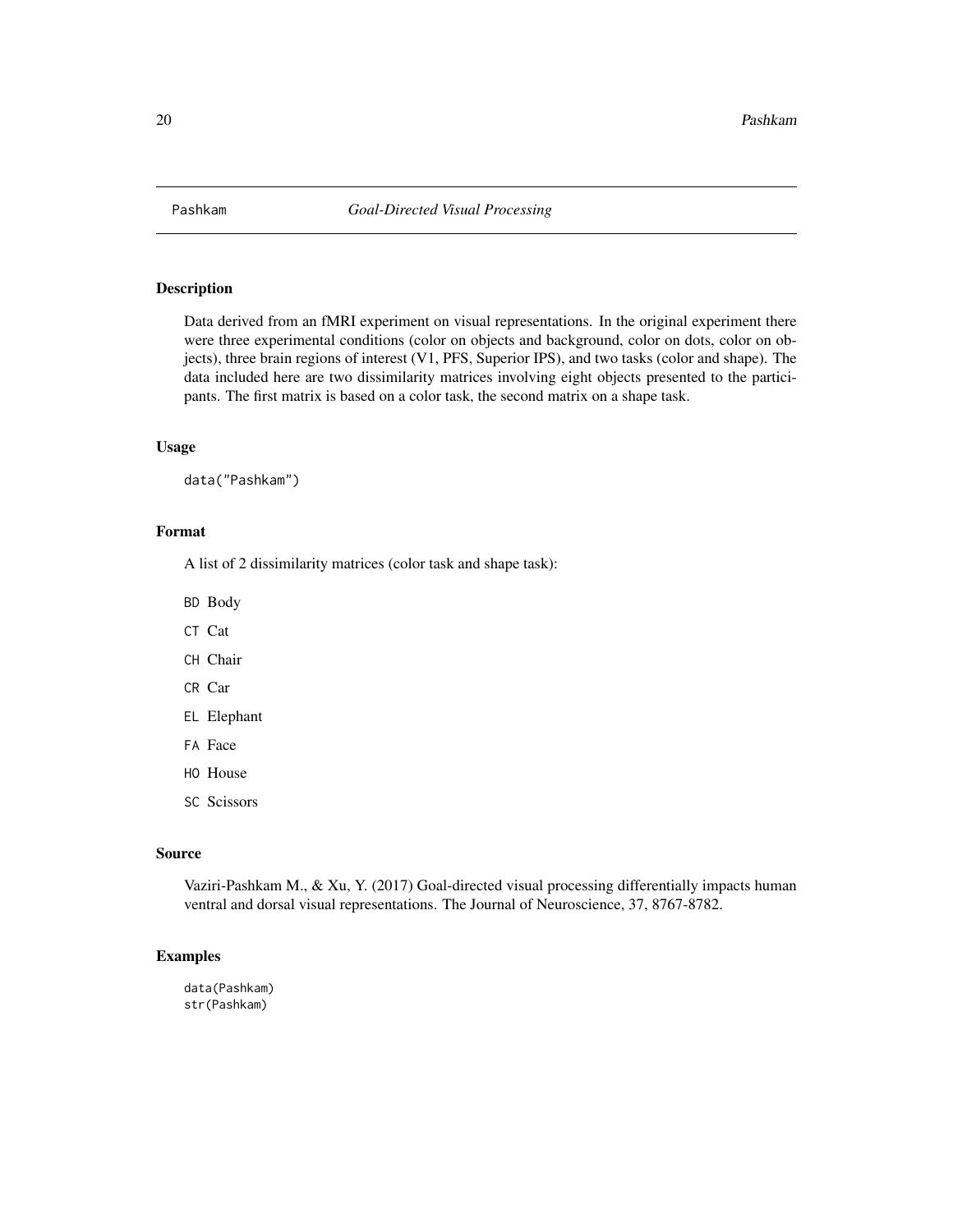<span id="page-20-0"></span>

Due to economic and technological changes, work has intensified over the past few decades. This intensification of work takes a toll on employees well-being and job satisfaction. Paskvan et al. (2016) established a model which explores the effects of work intensification on various outcomes (emotional exhaustion, job satisfaction). They used cognitive appraisal (i.e., how an individual views a situation) as a mediator and the participative climate as a moderator of the relationship between work intensification and cognitive appraisal.

#### Usage

data("Paskvan")

#### Format

A data frame with 803 individuals and the following 4 variables.

pclimate Participative climate.

wintense Work Intensification.

cogapp Cognitive appraisal of work intensification.

emotion Emotional exhaustion.

# Source

Paskvan, M., Kubicek, B., Prem, R., & Korunka, C. (2016). Cognitive appraisal of work intensification. International Journal of Stress Management, 23, 124-146.

# Examples

```
data("Paskvan")
str(Paskvan)
```
Privacy *Internet Privacy*

#### Description

These items measure various advantages and disadvantages which online users perceive when providing personal information on the Internet. The items are based on 25 qualitative interviews with online Marketing companies and experts as well as customer advocates. They represent the opinions of both organizations and individuals. Advantages of providing personal information online include support for purchasing decisions, increased satisfaction, targeted communication, participation in raffles, time savings and interesting content. Disadvantages include unsolicited advertising, excessive data collection, lack of information about data usage and decreasing service quality.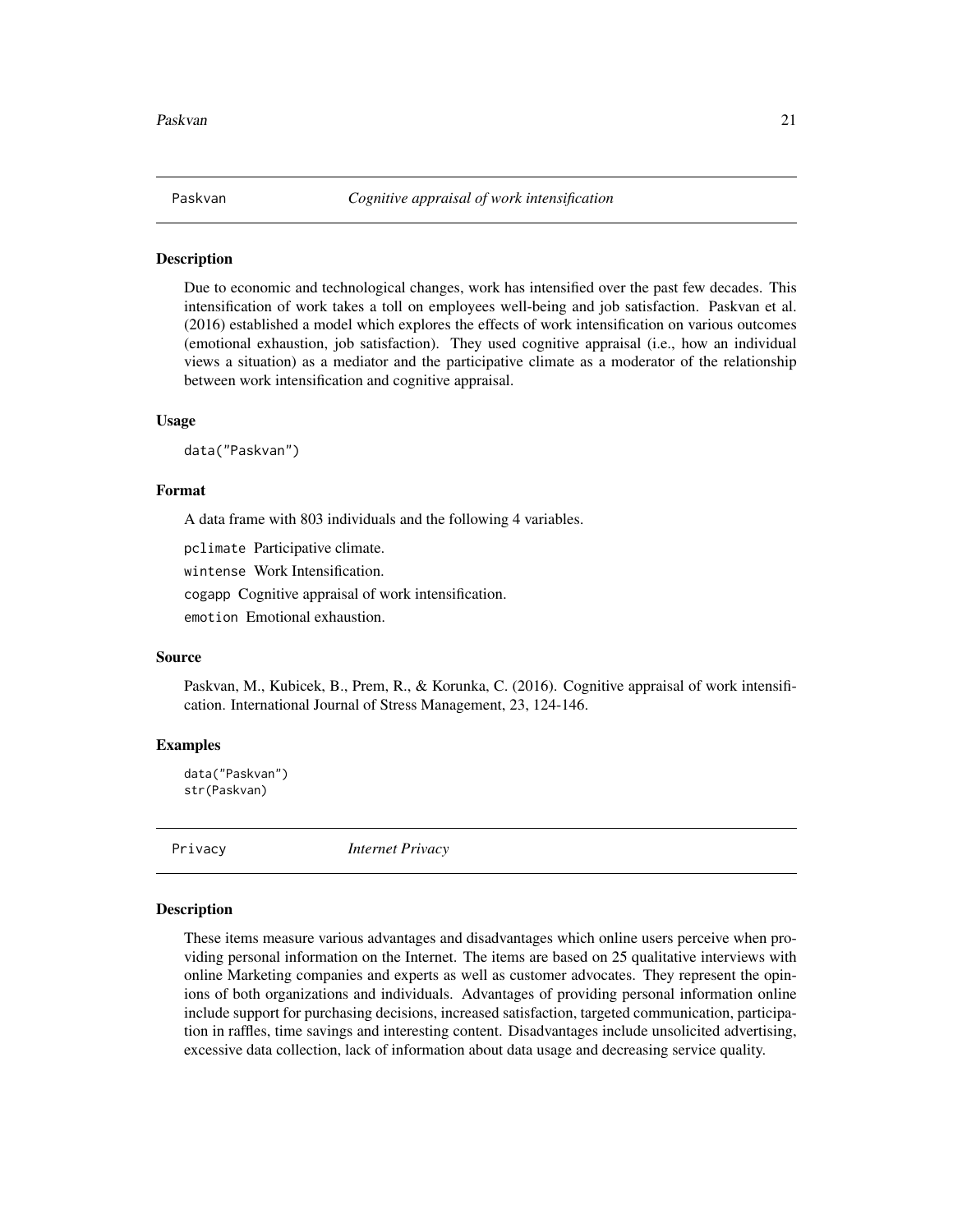#### Usage

data("Privacy")

#### Format

A data frame with 405 individuals and the following 10 variables.

- apc1 Individualized communication supports me in making purchase decisions.
- apc2 Individualized communication increases my satisfaction with the organization.
- apc3 Individualization reduces the total amount of communication (e.g. the amount of emails I receive), since companies can advertise more target-oriented.
- apc4 I provide correct data, if I have a change of winning prizes.
- apc5 I provide correct data, if it saves me time (e.g. if I don't have to key in the data in the future).
- apc6 I provide correct data, if I get access to interesting content.
- dpc1 Participant's gender.
- dpc2 On the Internet my data are permanently collected and I can do nothing against it.
- dpc3 I feel that I am badly informed about the usage of my data.
- dpc4 Increasing automation leads to a decrease in the service quality of companies.

#### Source

Treiblmaier, H. (2006) Datenqualitaet und individualisierte Kommunikation" [Data Quality and Individualized Communication], DUV Gabler Edition Wissenschaft, Wiesbaden.

Treiblmaier, H., Bentler, P. M., & Mair, P. (2011). Formative constructs implemented via common factors. Structural Equation Modeling: A Multidisciplinary Journal, 18, 1-17.

# Examples

data(Privacy) str(Privacy)

<span id="page-21-1"></span>Rmotivation *Motivational structure of R package authors*

#### **Description**

Motivation is accurately understood as a complex continuum of intrinsic, extrinsic, and internalized extrinsic motives. This dataset contains three subscales for that measure extrinsic (12 items), hybrid (19 items), and intrinsic (5 items) aspects of motivation in relation to why package authors contribute to the R environment. The items were taken from Reinholt's motivation scale and adapted to R package authors. Each item started with "I develop R packages, because...".

#### Usage

data("Rmotivation")

<span id="page-21-0"></span>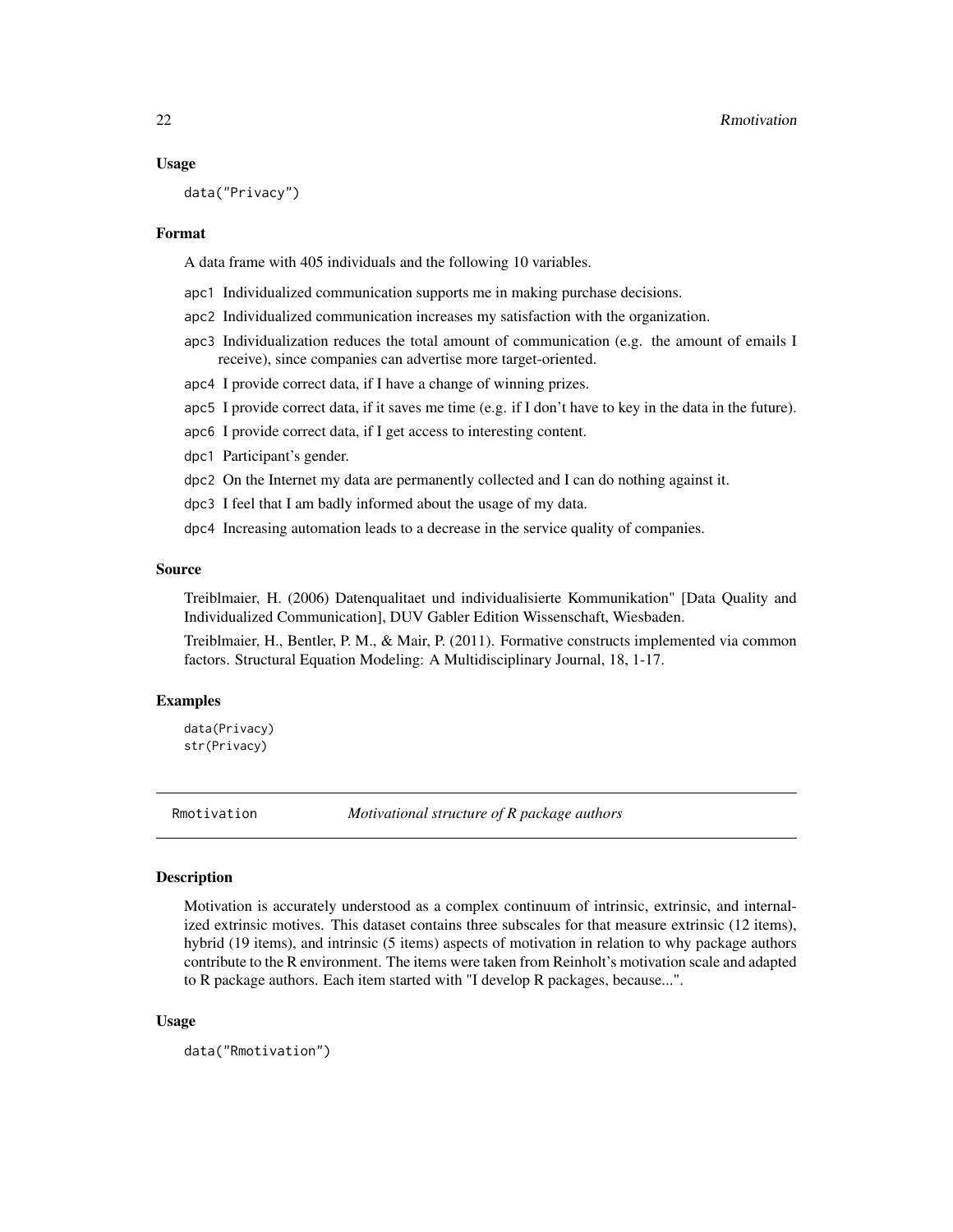#### Rmotivation 23

# Format

A data frame with 852 individuals, 36 motivation items, and 9 covariates:

- ext1 I can publish the packages in scientific journals.
- ext2 they are part of my master / PhD thesis.
- ext3 I need them for teaching courses.
- ext4 I develop them for clients who pay me.
- ext5 they are a byproduct of my empirical research. If I cannot find suitable existing software to analyze my data, I develop software components myself.
- ext6 they are a byproduct of my methodological research. If I develop/extend methods, I develop accompanying software, e.g., for illustrations and simulations.
- ext7 I expect an enhancement of my career from it.
- ext8 my employer pays me to do so.
- ext9 that's what my friends do.
- ext10 it is expected from me.
- ext11 that's what my work colleagues do.
- ext12 it comes more or less with my job.
- hyb1 it is an important task for me.
- hyb2 I believe that it is a necessity.
- hyb3 I believe it is vital to improve R.
- hyb4 I feel that R requires continuous enhancement.
- hyb5 I think that it is of importance.
- hyb6 it is part of my identity.
- hyb7 it is important for my personal goals but for no apparent rewards, such as money, career opportunities, etc.
- hyb8 it is part of my character to do so.
- hyb9 it is an integral part of my personality.
- hyb10 it is in line with my personal values.
- hyb11 I feel an obligation towards the R community.
- hyb12 it reflects my responsibility towards the R community.
- hyb13 I believe that it is appropriate to do so.
- hyb14 I aim for social approval of my activities.
- hyb15 I am committed to the R community.
- hyb16 I can feel satisfied with my performance.
- hyb17 it leaves me with a feeling of accomplishment.
- hyb18 it gives me satisfaction to produce something of high quality.
- hyb19 I get the feeling that I've accomplished something of great value.
- int1 I enjoy undertaking the required tasks.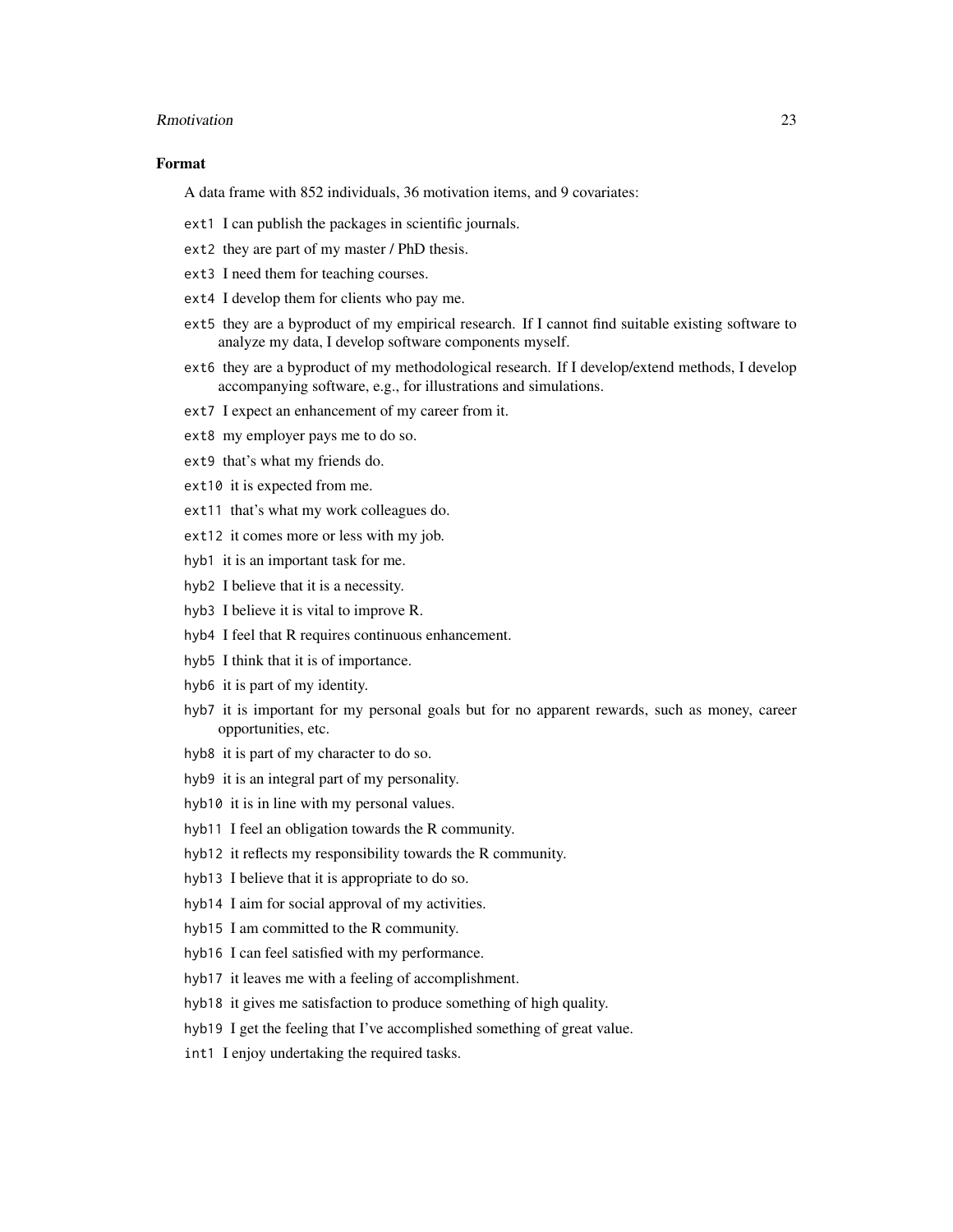- <span id="page-23-0"></span>int2 I take pleasure in applying my skills.
- int3 it means pure fun for me.
- int4 I feel that it is an interesting exercise.
- int5 it is a joyful activity.
- lists Participation in R lists.
- meet Participation in R meetings/conferences.
- npkgs Number of packages developed/contributed.
- gender Gender.
- phd PhD degree.
- statseduc Education in statistics.
- fulltime Full-time vs. part-time employment.
- academia Work in acedemia.
- statswork Work in the area of statistics.

#### Source

Mair, P., Hofmann, E., Gruber, K., Zeileis, A., & Hornik, K. (2015) Motivation, values, and work design as drivers of participation in the R open source Project for Statistical Computing. Proceedings of the National Academy of Sciences of the United States of America, 112(48), 14788-14792.

Reinholt, M. (2006). No more polarization, please! Towards a more nuanced perspective on motivation in organizations. Technical report, Center for Strategic Management Working Paper Series, Copenhagen Business School, Copenhagen, Denmark.

# Examples

```
data(Rmotivation)
str(Rmotivation)
```
Rmotivation2 *Psychometric structure of R package authors*

#### Description

This dataset contains factor scores (person parameters) based on a 2-PL IRT model fitted on the following three scales: word design questionnaire (WDQ; task, social, and knowledge characteristics), Reinholt's motivation scale (extrinsic, intrinsic, hyrbrid), and Schwartz' value scale (universalism, power, self-direction).

#### Usage

```
data("Rmotivation2")
```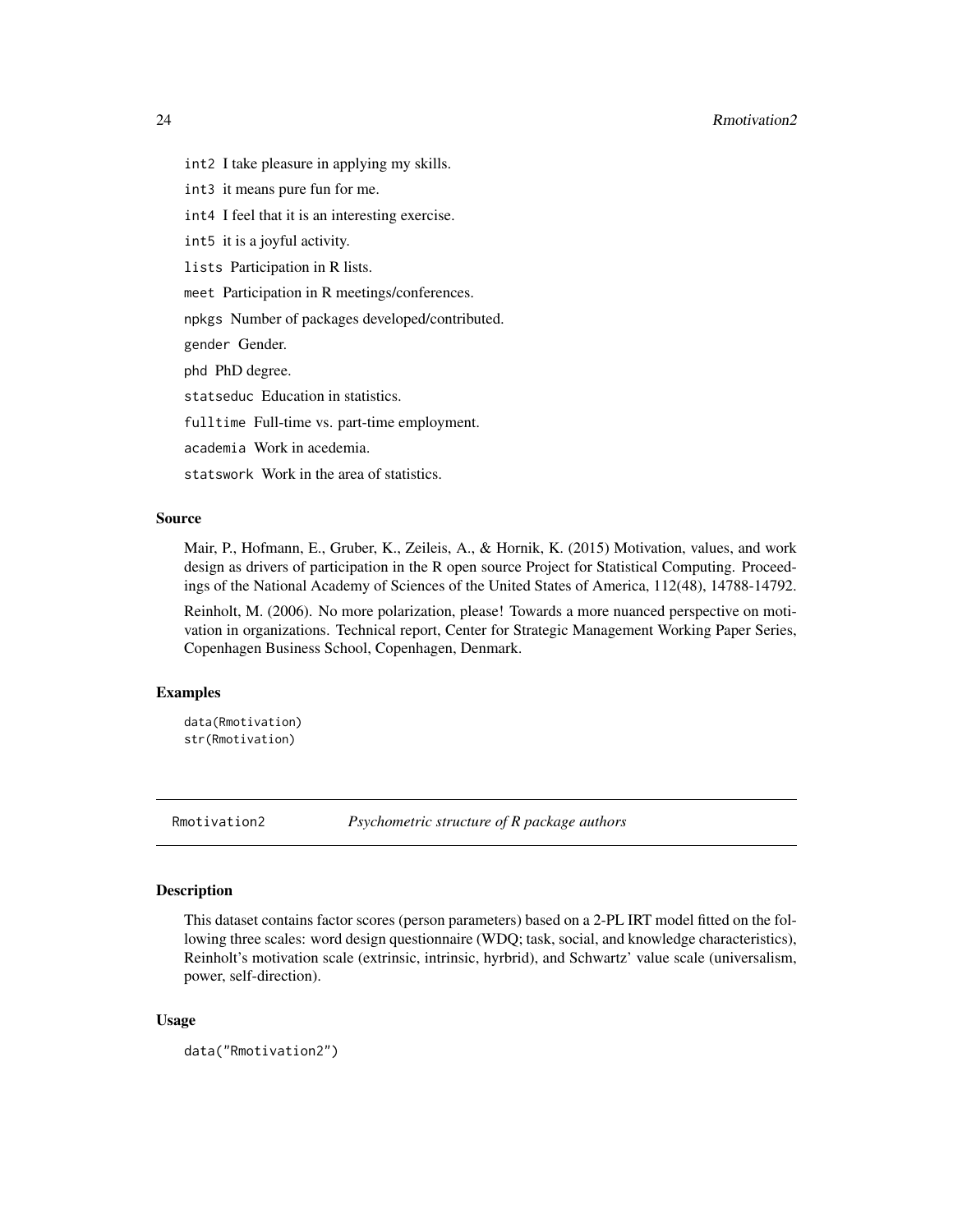# <span id="page-24-0"></span>Rmotivation2 25

# Format

A data frame with 764 individuals and the following 18 variables.

lists Participation in R lists.

meet Participation in R meetings/conferences.

npkgs Number of packages developed/contributed.

wtask WDQ task subscale.

wsocial WDQ social subscale.

wknowledge WDQ knowledge subscale.

mextrinsic Extrinsic motivation.

mhybrid Hybrid motivation.

mintrinsic Intrinsic motivation.

vuniversalism Schwartz value universalism.

vpower Schwartz value power.

vselfdirection Schwartz value self-direction.

gender Gender.

phd PhD degree.

statseduc Education in statistics.

fulltime Full-time vs. part-time employment.

academia Work in acedemia.

statswork Work in the area of statistics.

# Source

Mair, P., Hofmann, E., Gruber, K., Zeileis, A., & Hornik, K. (2015) Motivation, values, and work design as drivers of participation in the R open source Project for Statistical Computing. Proceedings of the National Academy of Sciences of the United States of America, 112(48), 14788-14792.

#### See Also

[Rmotivation](#page-21-1)

# **Examples**

```
data("Rmotivation2")
str(Rmotivation2)
```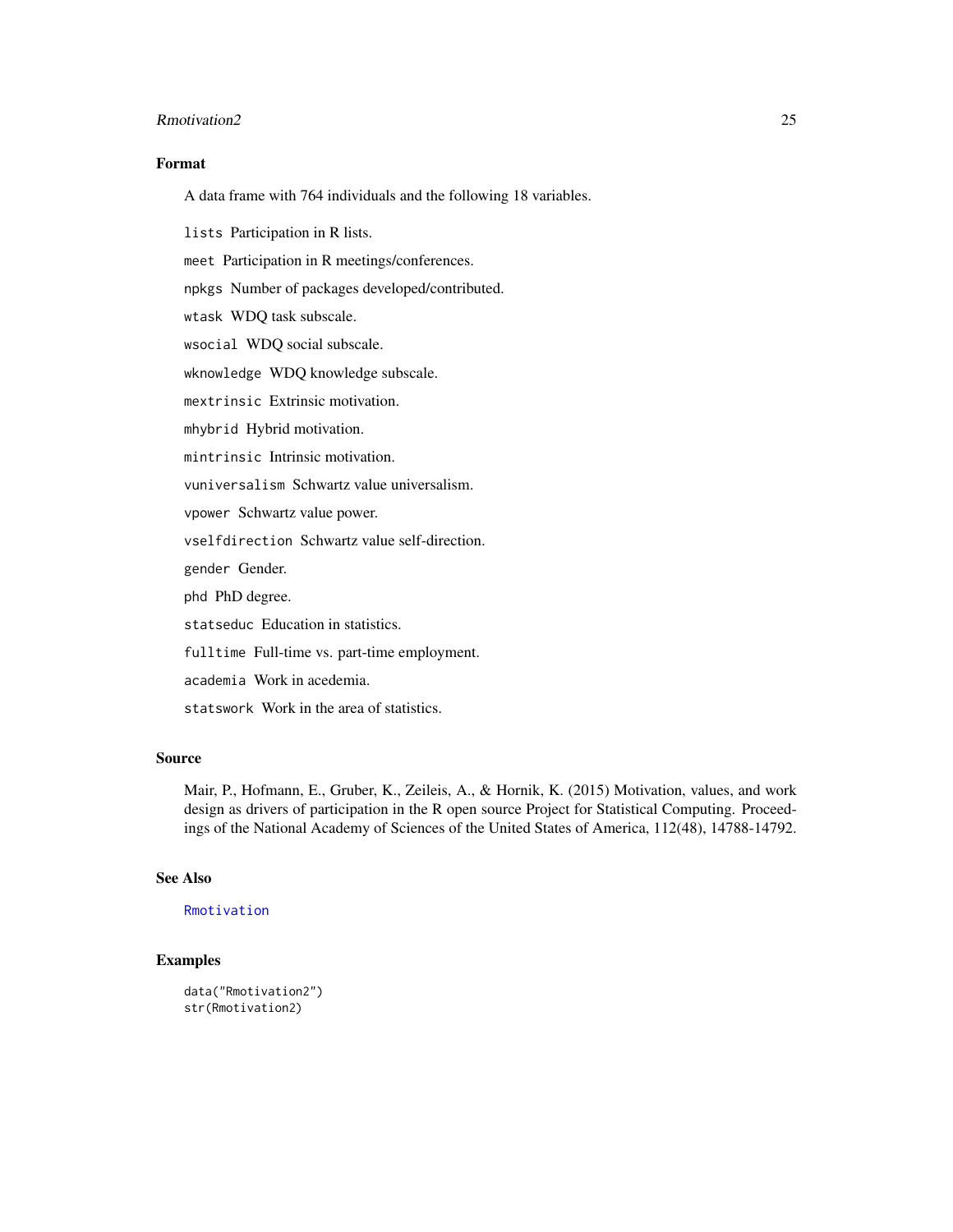<span id="page-25-0"></span>Depression/OCD Data Collected at Rogers Memorial Hospital. The scales used in this study were the Quick Inventory of Depressive Symptomatology - self-report version (QIDS-SR), and the Yale-Brown Obsessive Compulsive Scale - self-report (Y-BOCS-SR). The depression scale has 16 items (5 response categories), the OCD scale 10 items (4 response categories).

# Usage

data("Rogers")

# Format

A data frame with 408 individuals and the following 26 variables (16 depression items followed by 10 OCD items).

onset Sleep-onset insomnia.

middle Middle insomnia.

late Early morning awakening.

hypersom Hypersomnia.

sad Sadness.

decappetite Decreased appetite.

incappetite Increased appetite.

weightloss Weight loss.

weightgain Weight gain.

concen Concentration impairment.

guilt Guilt and self-blame.

suicide Suicidal thoughts, plans or attempts.

anhedonia Anhedonia.

fatigue Fatigue.

retard Psychomotor retardation.

agitation Agitation.

obtime Time consumed by obsessions.

obinterfer Interference due to obsessions.

obdistress Distress caused by obsessions.

obresist Difficulty resisting obsessions.

obcontrol Difficulty controlling obsessions.

comptime Time consumed by compulsions.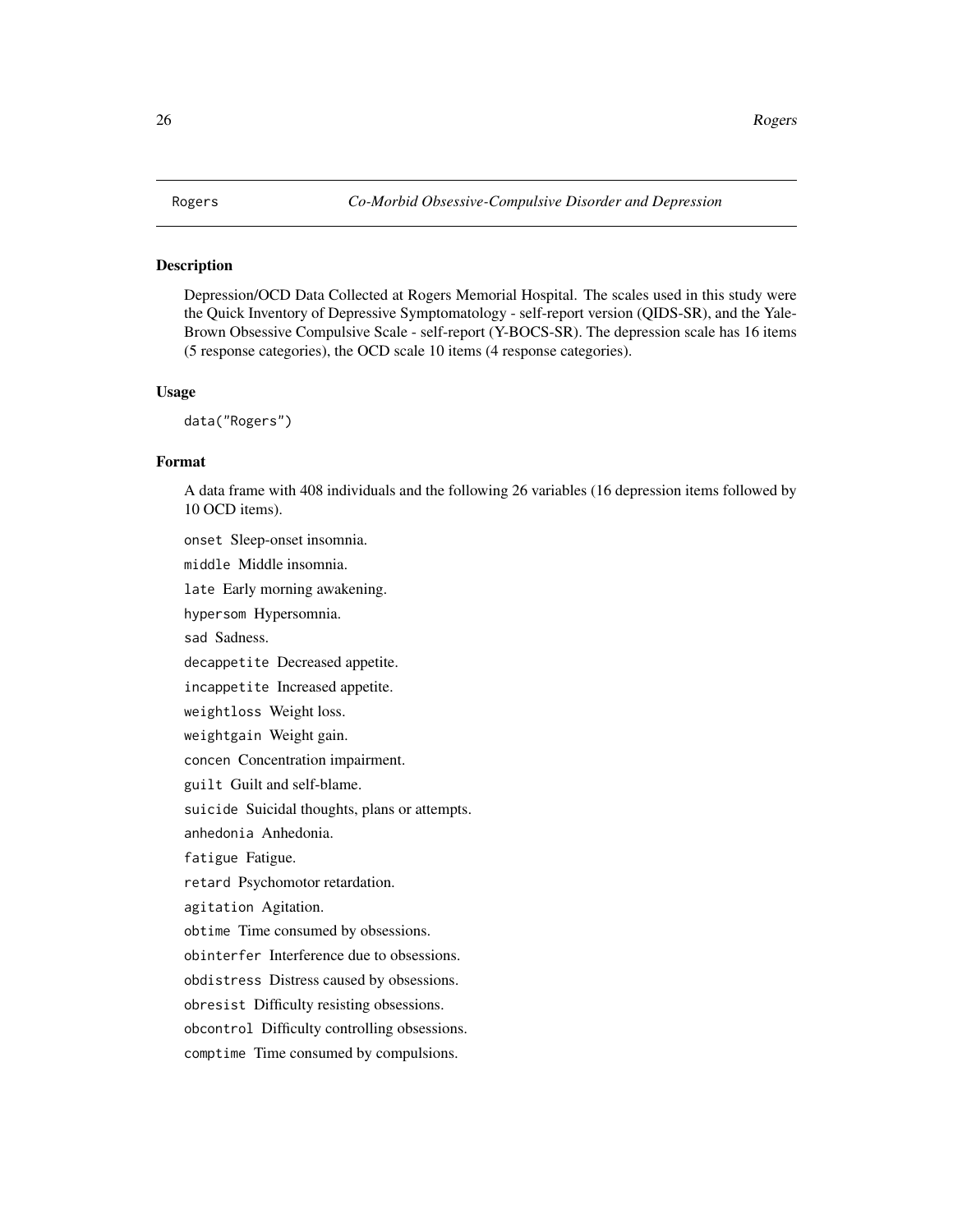<span id="page-26-0"></span>compinterf Interference due to compulsions.

compdis Distress caused by compulsions.

compresis Difficulty resisting compulsions.

compcont Difficulty controlling compulsions.

# Source

McNally, R. J., Mair, P., Mugno, B. L., and Riemann, B. C. (2017). Comorbid obsessive-compulsive disorder and depression: A Bayesian network approach. Psychological Medicine, 47(7), 1204- 1214.

#### Examples

data("Rogers") str(Rogers)

Rogers\_Adolescent *Co-Morbid Obsessive-Compulsive Disorder and Depression – Adolescents*

#### Description

Depression/OCD Data Collected at Rogers Memorial Hospital. The scales used in this study were the Quick Inventory of Depressive Symptomatology self-report version (QIDS-SR), and the Yale-Brown Obsessive Compulsive Scale - self-report (Y-BOCS-SR). The depression scale has 16 items (5 response categories), the OCD scale 10 items (4 response categories).

#### Usage

```
data("Rogers_Adolescent")
```
# Format

A data frame with 87 individuals and 26 variables (16 depression items followed by 10 OCD items). See ?Rogers for details on individual items.

#### Source

Jones, P. J., Mair, P., Riemann, B. C., Mugno, B. L., & McNally, R. J. (2018). A network perspective on comorbid depression in adolescents with obsessive-compulsive disorder. Journal of Anxiety Disorders, 53, 1-8. #'

# Examples

```
data("Rogers_Adolescent")
str(Rogers_Adolescent)
```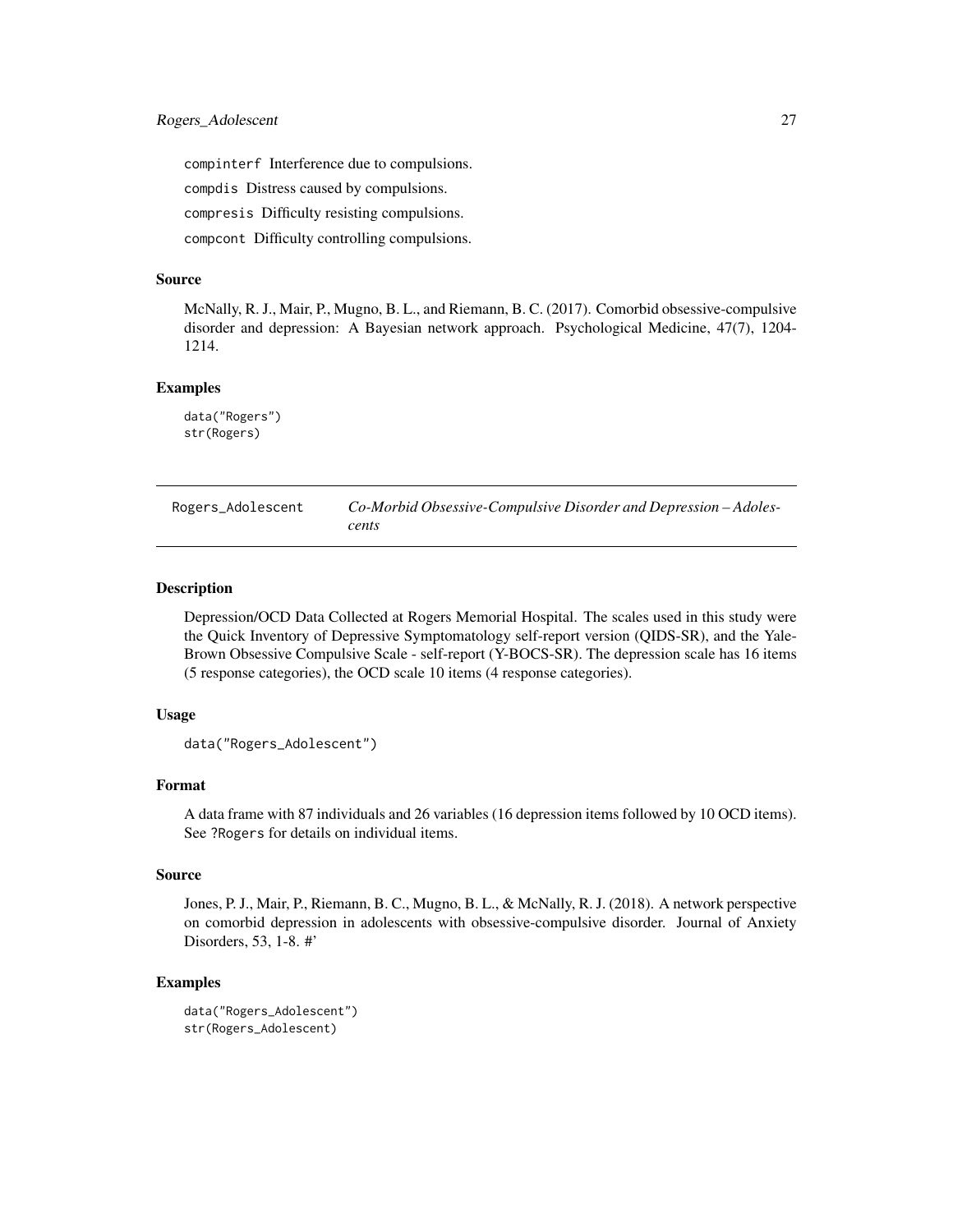<span id="page-27-0"></span>Contains the knowledge characteristics subscale of the Work Design Questionnaire (WDQ). Knowledge characteristics include job complexity, information processing, problem solving, skill variety, and specialization.

#### Usage

data("RWDQ")

# Format

A data frame with 1055 individuals and 18 items: job complexity (22-24), information processing (25-27), problem solving (28-31), variety of skills (32-35), specialization (36-39). Item wordings:

- wdq\_22 The work on R packages requires that I only do one task or activity at a time.
- wdq\_23 The work on R packages comprises relatively uncomplicated tasks.
- wdq\_24 The work on R packages involves performing relatively simple tasks.
- wdq\_25 The work on R packages requires that I engage in a large amount of thinking.
- wdq\_26 The work on R packages requires me to keep track of more than one thing at a time.
- wdq\_27 The work on R packages requires me to analyze a lot of information
- wdq\_28 The work on R packages involves solving problems that have no obvious correct answer.
- wdq\_29 The work on R packages requires me to be creative.
- wdq\_30 The work on R packages often involves dealing with problems that I have not encountered before.
- wdq\_31 The work on R packages requires unique ideas or solutions to problems.
- wdq\_32 The work on R packages requires data analysis skills.
- wdq\_33 The work on R packages requires programming skills.
- wdq\_34 The work on R packages requires technical skills regarding package building and documentation.
- wdq\_35 The work on R packages requires the use of a number of skills.
- wdq\_36 The work on R packages is highly specialized in terms of purpose, tasks, or activities.
- wdq\_37 The tools, procedures, materials, and so forth used to develop R packages are highly specialized in terms of purpose.
- wdq\_38 The work on R packages requires very specialized knowledge.
- wdq\_39 The work on R packages requires a depth of expertise.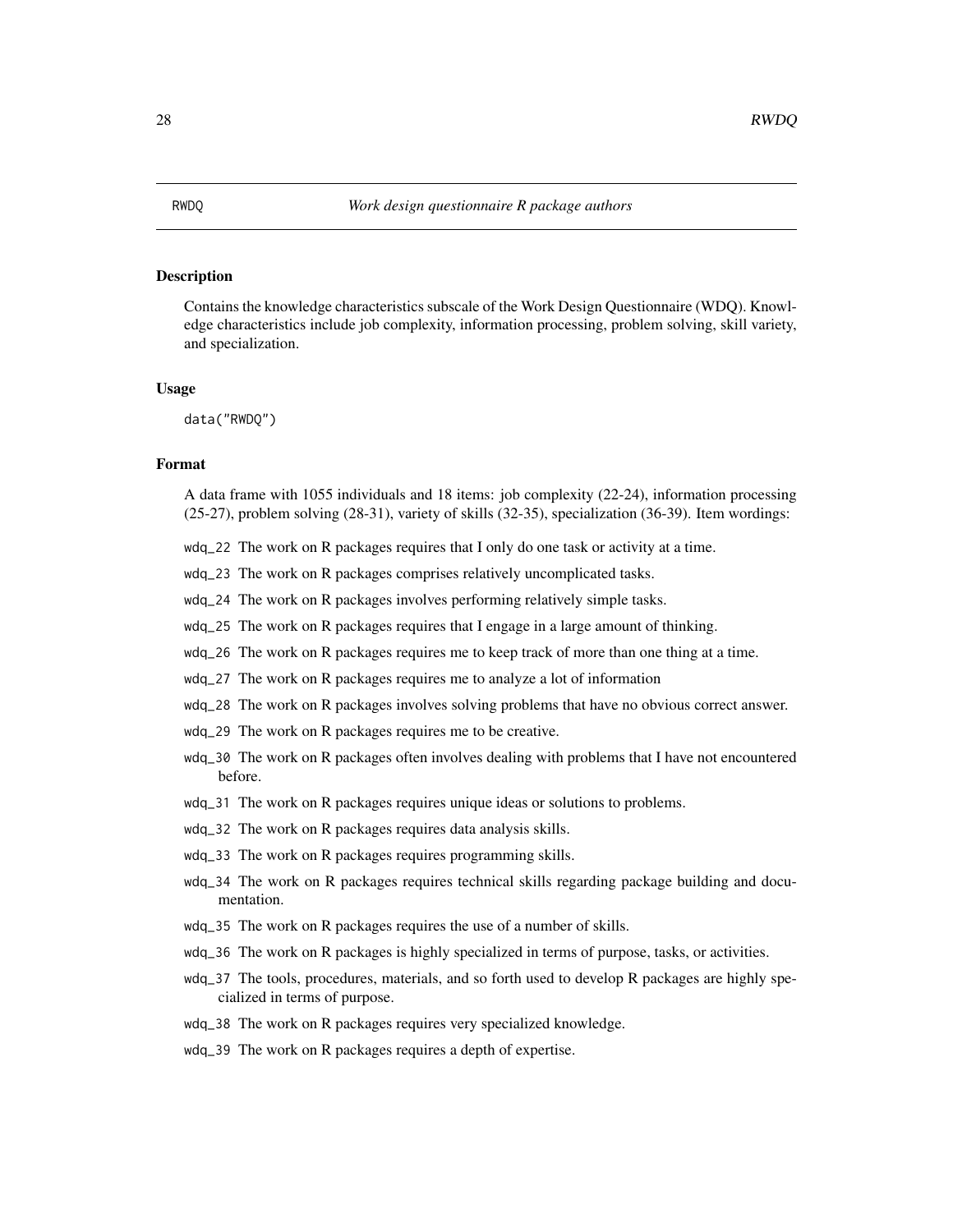#### <span id="page-28-0"></span>SDOwave 29

#### Source

Mair, P., Hofmann, E., Gruber, K., Zeileis, A., & Hornik, K. (2015) Motivation, values, and work design as drivers of participation in the R open source Project for Statistical Computing. Proceedings of the National Academy of Sciences of the United States of America, 112(48), 14788-14792.

Morgeson, F. P., & Humphrey, S. E. (2006). The Work Design Questionnaire (WDQ): Developing and validating a comprehensive measure for assessing job design and the nature of work. Journal of Applied Psychology, 91, 1321-1339

## Examples

data(RWDQ) str(RWDQ)

SDOwave *Longitudinal Social Dominance Orientation (SDO)*

# **Description**

Contains 4 SDO items measured across 5 years (1996-2000). Each item is scored on a 7-point scale.

#### Usage

data("SDOwave")

# Format

Data frame containing 612 subjects, 4 items measure across 5 years (wide format). Here are the item labels for one year:

- I1.1996 It's probably a good thing that certain groups are at the top and other groups are at the bottom.
- I2.1996 Inferior groups should stay in their place.
- I3.1996 We should do what we can to equalize conditions for different groups (reversed).
- I4.1996 Increased social equality is beneficial to society (reversed).

# Note

Thanks to Jim Sidanius for providing this dataset.

# References

Sidanius, J., & Pratto, F. (2001). Social Dominance: An Intergroup Theory of Social Hierarchy and Oppression. Cambridge University Press, Cambridge, UK.

# Examples

data("SDOwave") str(SDOwave)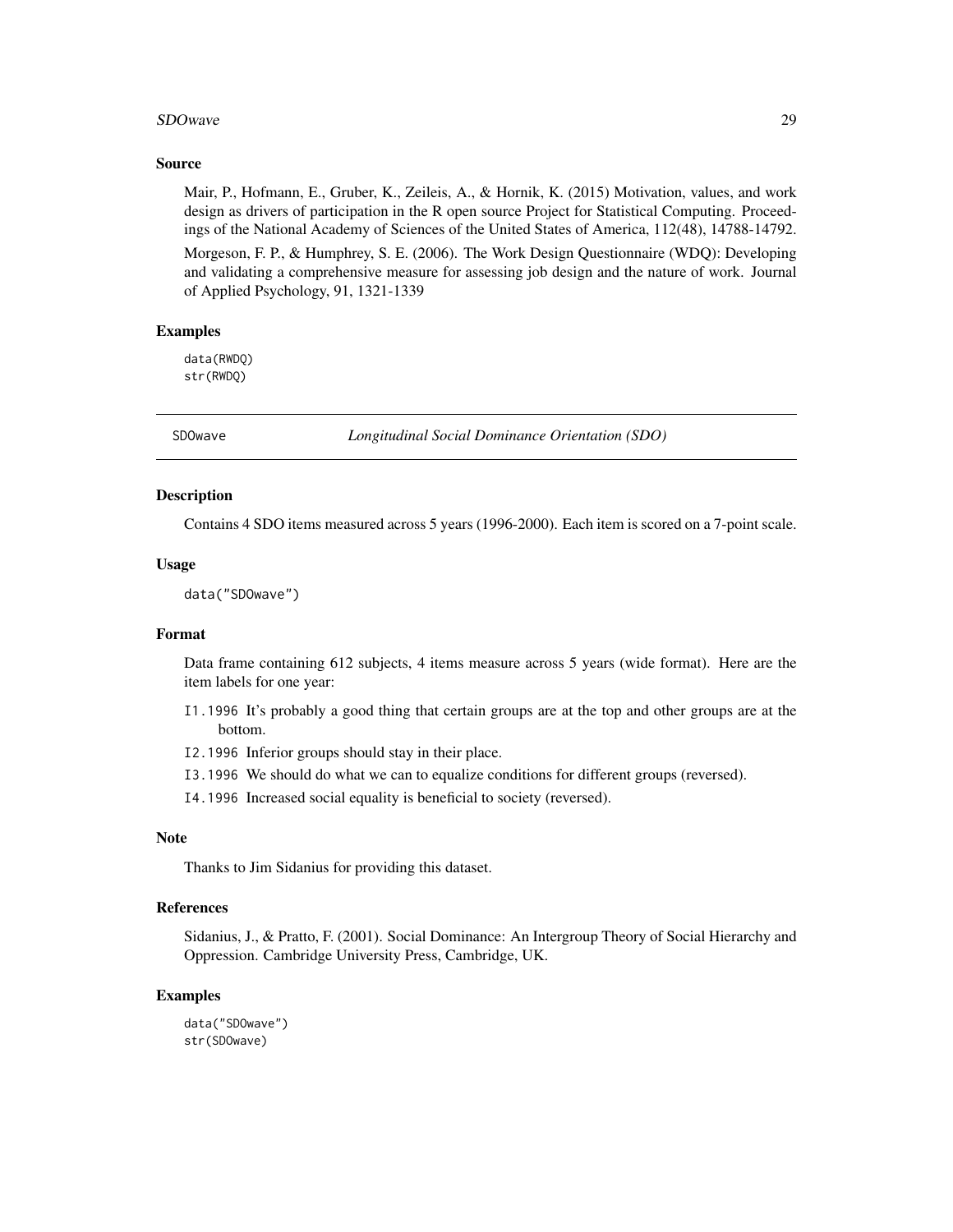<span id="page-29-0"></span>The data were collected in an experiment on visual working memory storage capacity. The leftright electrode voltages were averaged. The sampling frequency was originally 2 Hz. There were 4 conditions in the experiment: Set Size 1 - Ipsilateral Activity; Set Size 1 - Contralateral Activity; Set Size 3 - Ipsilateral Activity; Set Size 3 - Contralateral Activity. Memory display from 0-300 msec, consolidation period 300-1200 msec, after 1200 msec test period.

#### Usage

data("storcap")

# Format

A data frame containing the following variables

id Subject ID channel EEG channel (13 in total) time Time cond Experimental conditions voltage Voltage electrode

#### Note

Thanks to Hrag Pailian for sharing this dataset.

#### Examples

data("storcap") str(storcap)

tension *Perceived Tension in Music Over Time*

#### Description

This dataset comes from an experiment described Vines et al. (2006; the data were slightly modified). The authors were interested in how physical gestures of professional musicians contribute to the perception of emotion in a musical performance. 29 participants were exposed to the performance by either just listening (condition "auditory"), just seeing (condition "visual""), or both (condition "auditory-visual"). During the performance the participants had to move a slider to indicate the experienced tension they felt. They listened to the piece for 80 sec; every 10 msec the tension score (0 to 127) was recorded. This results in 800 tension measurement points per person (here provided as z-scores).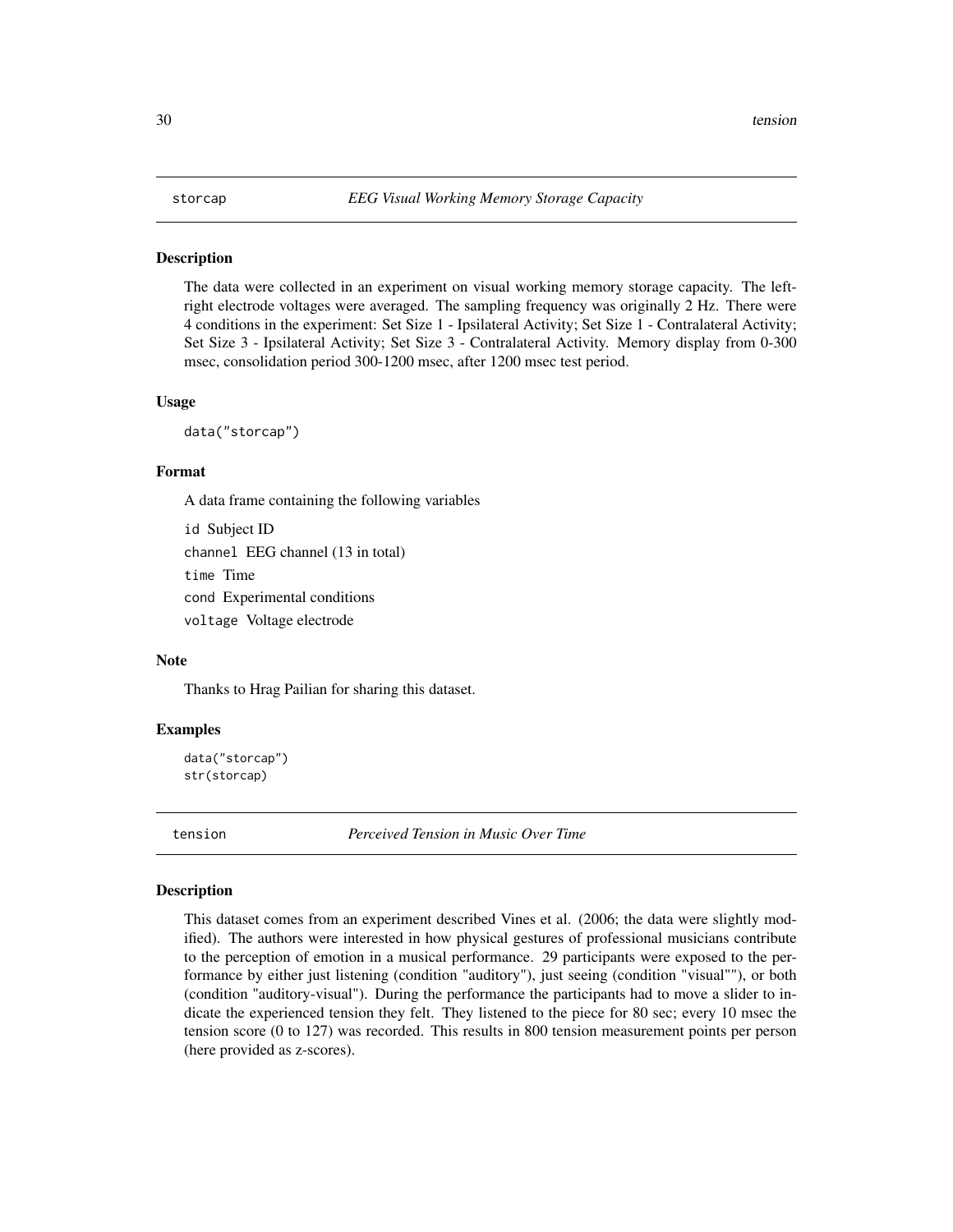#### <span id="page-30-0"></span>Wenchuan 31

#### Usage

data("tension")

# Format

A data frame with 29 individuals and 800 measurement points. The last column condition contains the experimental conditions (auditory, visual, auditory-visual).

# Source

Vines, B. W., Krumhansl, C. L., Wanderley, M. M., Levitin, D. J. (2006). Cross-modal interactions in the perception of musical performance. Cognition, 101, 80-113.

Levitin, D. J., Nuzzo, R. L., Wines, B. W., & Ramsay, J. O. (2007). Introduction to functional data analysis. Canadian Psychology, 48, 135-155.

#### Examples

```
data("tension")
str(tension)
```
Wenchuan *Wenchuan PTSD Dataset*

#### Description

PTSD (posttraumatic stress disorder) symptoms reported by survivors of the Wenchuan earthquake in China using the PTSD checklist-civilian version (PCL-C). All items were scaled on a 5-point Likert scale (1 ... not at all; 2 ... a little bit; 3 ... moderately; 4 ... quite a bit; 5 ... extremely).

# Usage

```
data("Wenchuan")
```
#### Format

A data frame with 362 observations on the following 17 variables.

- intrusion Repeated, disturbing memories, thoughts, or images of a stressful experience from the past?
- dreams Repeated, disturbing dreams of a stressful experience from the past?
- flash Suddenly acting or feeling as if a stressful experience were happening again (as if you were reliving it)?
- upset Feeling very upset when something reminded you of a stressful experience from the past?
- physior Having physical reactions (e.g., heart pounding, trouble breathing, sweating) when something reminded you of a stressful experience from the past?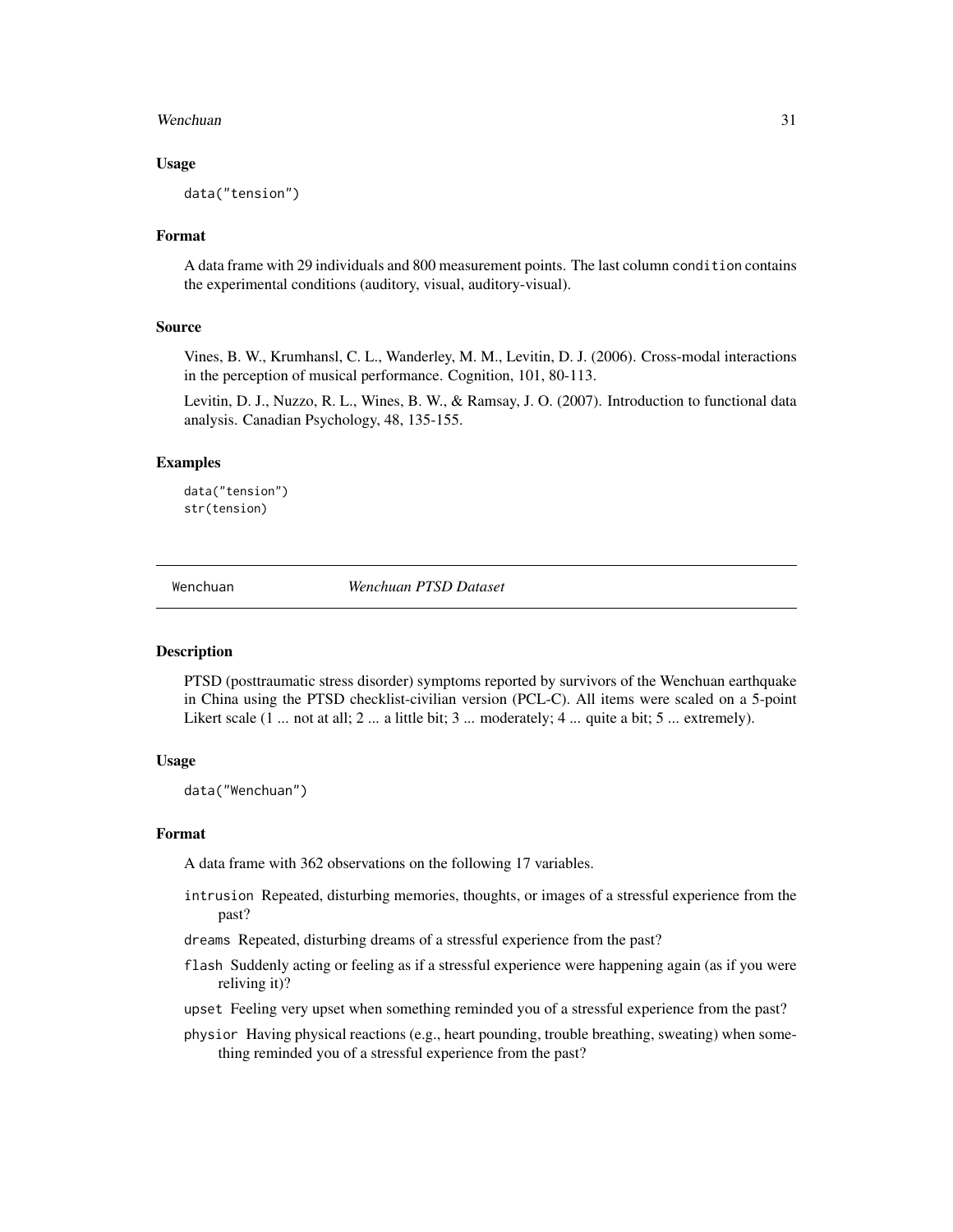- <span id="page-31-0"></span>avoidth Avoiding thinking about or talking about a stressful experience from the past or avoiding having feelings related to it?
- avoidact Avoiding activities or situations because they reminded you of a stressful experience from the past?
- amnesia Trouble remembering important parts of a stressful experience from the past?

lossint Loss of interest in activities that you used to enjoy?

distant Feeling distant or cut off from other people?

numb Feeling emotionally numb or being unable to have loving feelings for those close to you?

future Feeling as if your future will somehow be cut short?

sleep Trouble falling or staying asleep?

anger Feeling irritable or having angry outbursts?

concen Having difficulty concentrating?

hyper Being "super-alert" or watchful or on guard?

startle Feeling jumpy or easily startled?

#### Source

McNally, R. J., Robinaugh, D. J., Wu, G. W. Y., Wang, L., Deserno, M. K., & Borsboom, D. (2015). Mental disorders as causal systems: A network approach to posttraumatic stress disorder. Clinical Psychological Science, 3(6), 836-849.

# Examples

data(Wenchuan) head(Wenchuan) str(Wenchuan)

Wilmer *Verbal Paired-Associates Memory Test (VPMT)*

#### Description

Contains data from testmybrain.org within the context of face recognition. It includes the VPMT subscale.

#### Usage

```
data("Wilmer")
```
# Format

A data frame with 1471 individuals, 25 VPMT items, as well as age and gender of the participant.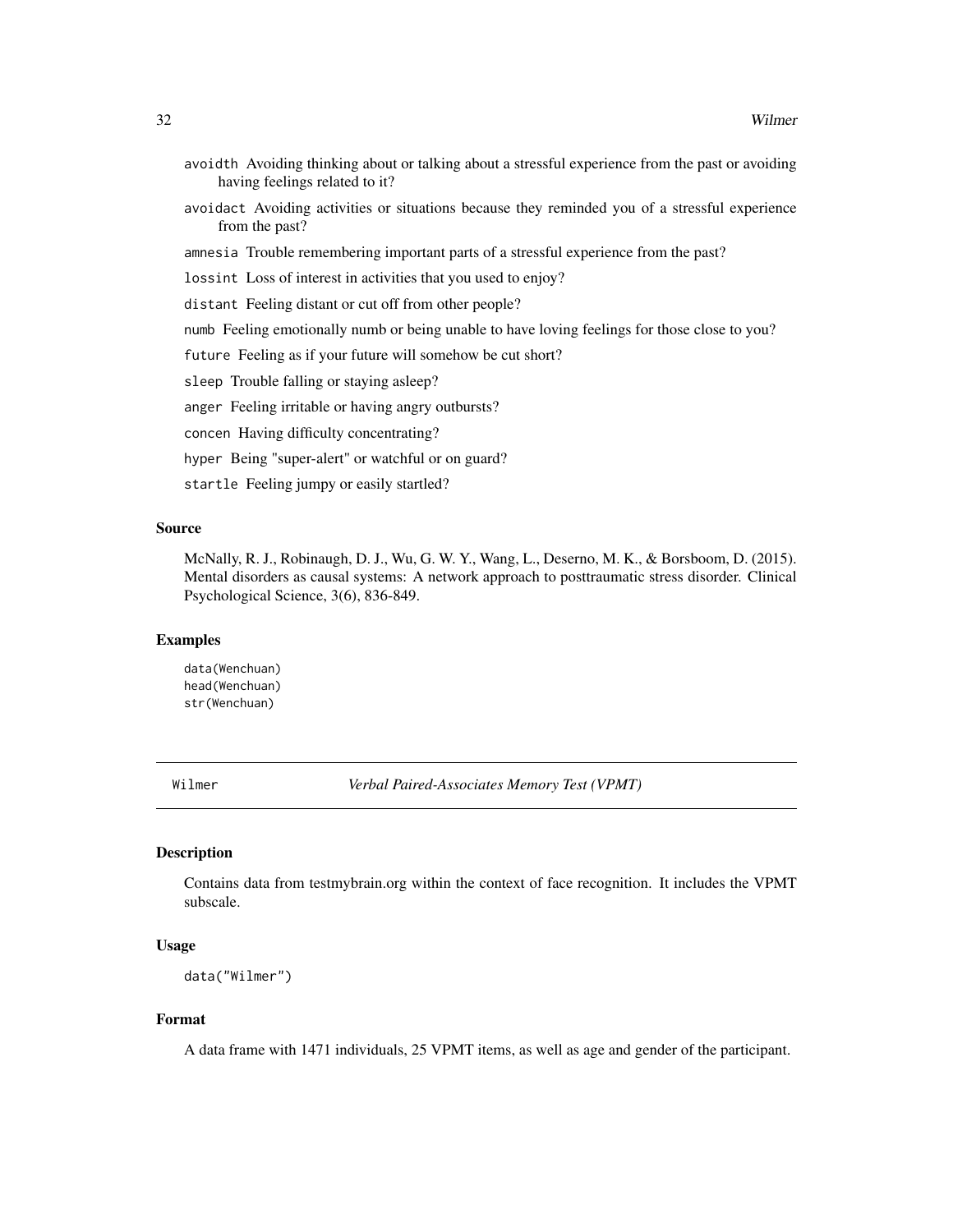# <span id="page-32-0"></span>WilPat 33

# Source

Wilmer, J. B., Germine, L., Chabris, C. F., Chatterjee, G., Gerbasi, M. & Nakayama, K. (2012): Capturing specific abilities as a window into human individuality: The example of face recognition, Cognitive Neuropsychology, 29, 360-392

# Examples

data(Wilmer) str(Wilmer)

WilPat *Wilson-Patterson Conservatism Scale*

# Description

This dataset contains a modified version of the classical Wilson-Patterson conservatism scale. Each item has the following response categories: 0 ... disapprove, 1 ... approve, 2 ... don't know.

#### Usage

data("WilPat")

# Format

The first 15 items are conservative items, the remaining ones are liberal. There are 804 persons in the sample. In addition there are the following covariates:

Country Participant's country.

LibCons Self-reported liberalism/conservatism.

LeftRight Self-reported left/right identification.

Gender Gender.

Age Age.

# Note

Thanks to Benedek Kurdi and Levente Littvay for providing this dataset.

# Examples

data("WilPat") str(WilPat)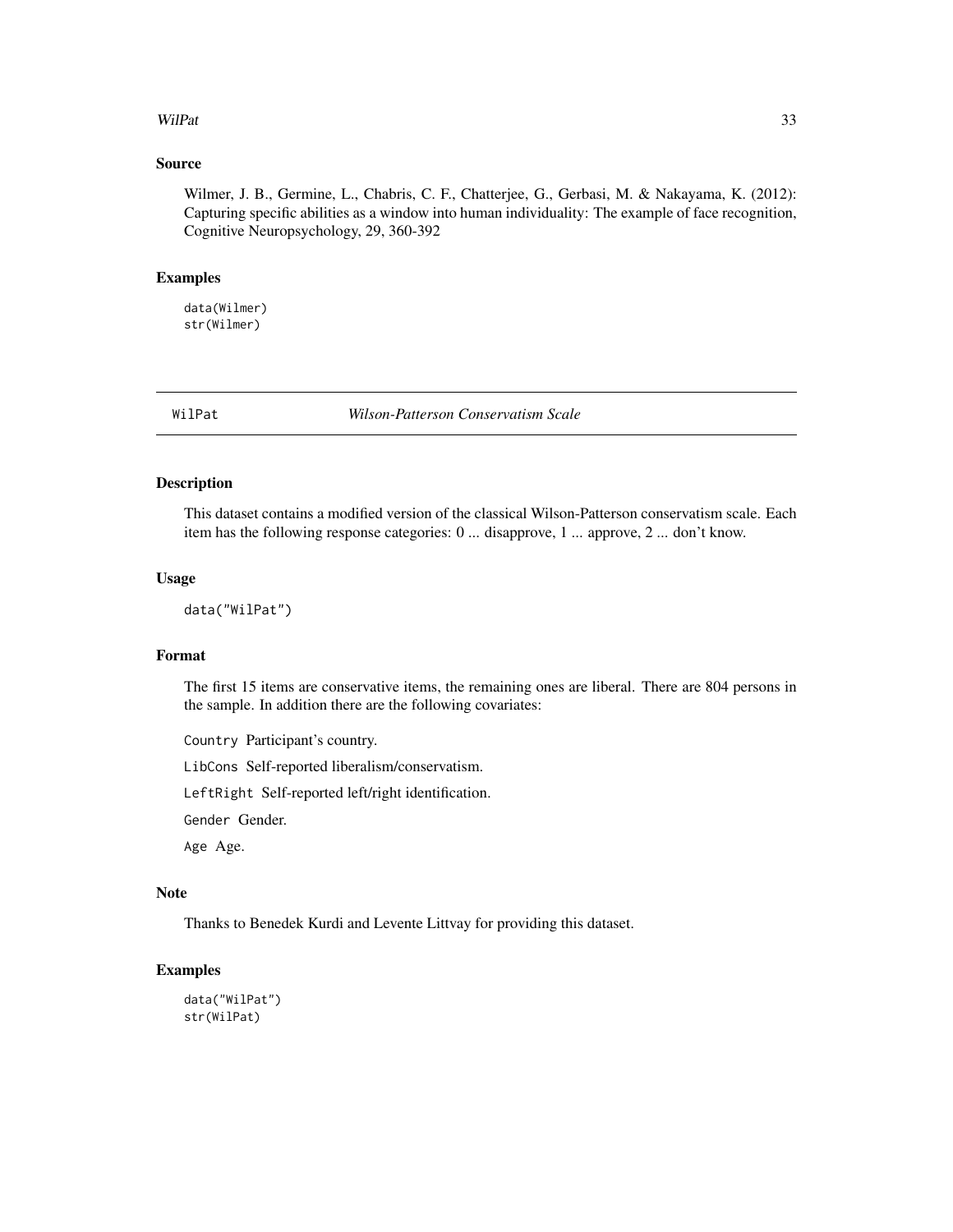<span id="page-33-0"></span>

Contains 30 participants of which 17 are of high risk psychosis and 13 are healthy controls. We have three variables pertaining to behavioral measures (factor scores): affective empathy (AE), positive social experience (PSE), and perspective taking (PT). Two additional measures come from fMRI scans (right hand fRH and left/right foot fLRF).

#### Usage

data("yaass")

# Format

A data frame with 30 observations and 6 variables.

#### Examples

data("yaass") str(yaass)

YouthDep *Youth Depression Indicators*

#### Description

Contains Children's Depression Inventory (CDI) measures of sixth and seventh grade students. In total, there are 26 CDI items (on of the original CDI items asking about suicidal ideation was removed) with three response categories each (e.g.,  $0 =$  nobody really loves me,  $1 = I$  am not sure if anybody loves me, or  $2 = I$  am sure that somebody loves me).

#### Usage

```
data("YouthDep")
```
# Format

A data frame with 2290 on the following 27 variables.

CDI1 I am sad all the time

CDI2r Nothing will ever work out for me

- CDI3 I do everything wrong
- CDI4 Nothing is fun at all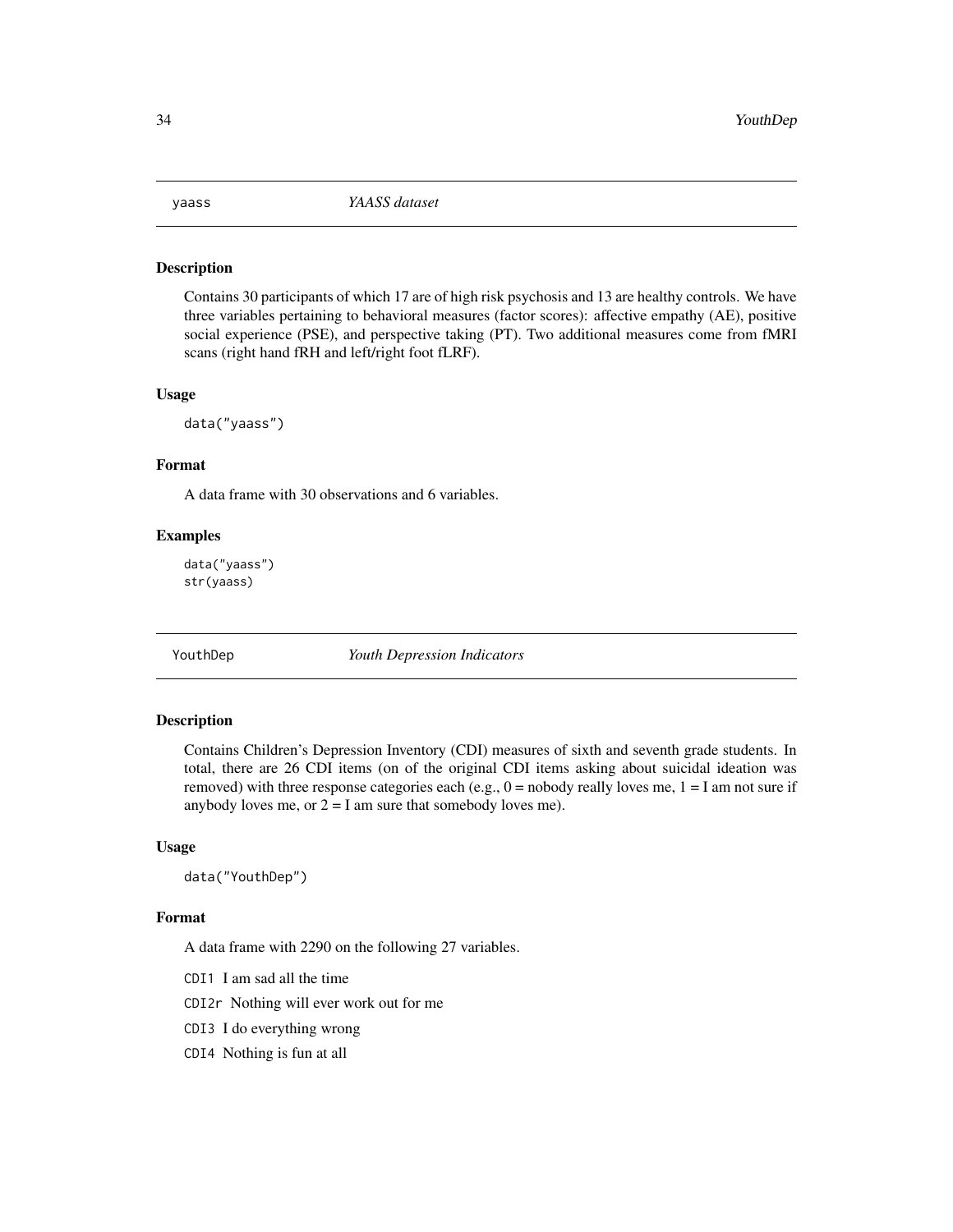#### YouthDep 35

- CDI5r I am bad all the time
- CDI6 I am sure that terrible things will happen to me
- CDI7r I hate myself
- CDI8r All bad things are my fault
- CDI10r I feel like crying every day
- CDI11r Things bother me all the time
- CDI12 I do not want to be with people at all
- CDI13r I cannot make up my mind about things
- CDI14 I look ugly
- CDI15r I have to push myself all the time to do my schoolwork
- CDI16r I have trouble sleeping every night
- CDI17 I am tired all the time
- CDI18r Most days I do not feel like eating
- CDI19 I do not worry about aches and pains
- CDI20 I do not feel alone
- CDI21r I never have fun at school
- CDI22 I do not have any friends
- CDI23 I do very badly in subjects I used to be good in
- CDI24r I can never be as good as other kids
- CDI25r Nobody really loves me
- CDI26 I never do what I am told
- CDI27 I get into fights all the time
- race Children's race

# Source

Vaughn-Coaxum, R. A., Mair, P., & Weisz, J. R. (2015). Racial/ethnic differences in youth depression indicators: An Item Response Theory analysis of symptoms reported by White, Black, Asian, and Latino youths. Clinical Psychological Science, 4, 239-253.

#### Examples

data(YouthDep) head(YouthDep) str(YouthDep)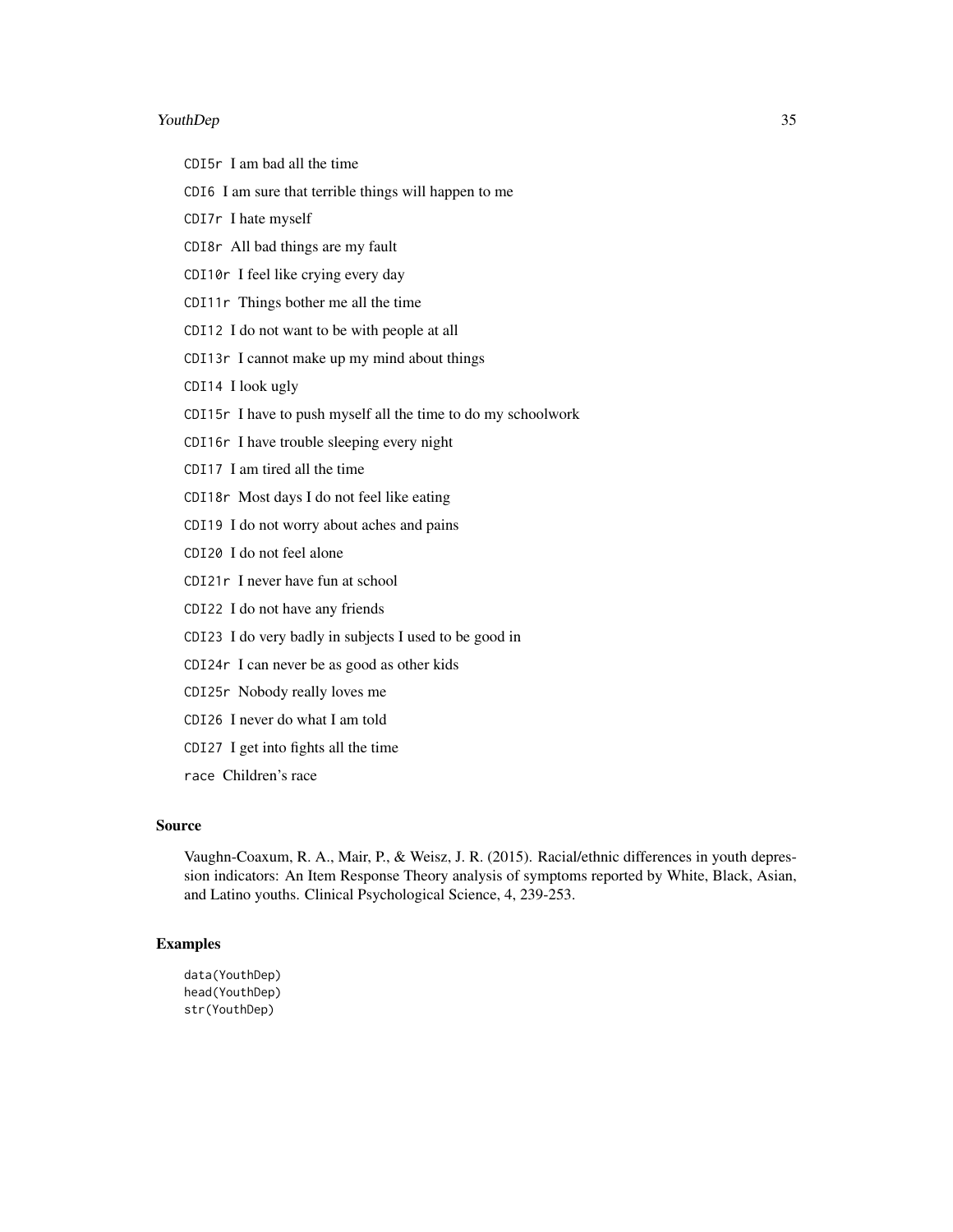<span id="page-35-0"></span>zareki *Neuropsychological Test Battery for Number Processing and Calculation in Children*

# Description

ZAREKI-R test battery (von Aster et al., 2006) for the assessment of dyscalculia in children. Includes subsets of 8 summation and 8 subtraction items, dichotomously scored, and 2 covariates.

#### Usage

```
data("zareki")
```
#### Format

A data frame with 341 and 18 variables. Variables starting with addit are summation items, variables starting with subtr are subtraction items. class denotes elementary school class, time the time in min require to complete the test.

#### Source

Koller, I., & Alexandrowicz, R. W. (2010) Eine psychometrische Analyse der ZAREKI-R mittels Rasch-Modellen [A psychometric analysis of the ZAREKI-R using Rasch-models]. Diagnostica 56, 57-67.

von Aster, M., Weinhold Zulauf, M., & Horn, R. (2006) Neuropsychologische Testbatterie fuer Zahlenverarbeitung und Rechnen bei Kindern (ZAREKI-R) [Neuropsychological Test Battery for Number Processing and Calculation in Children]. Harcourt Test Services, Frankfurt, Germany.

# Examples

```
data(zareki)
str(zareki)
```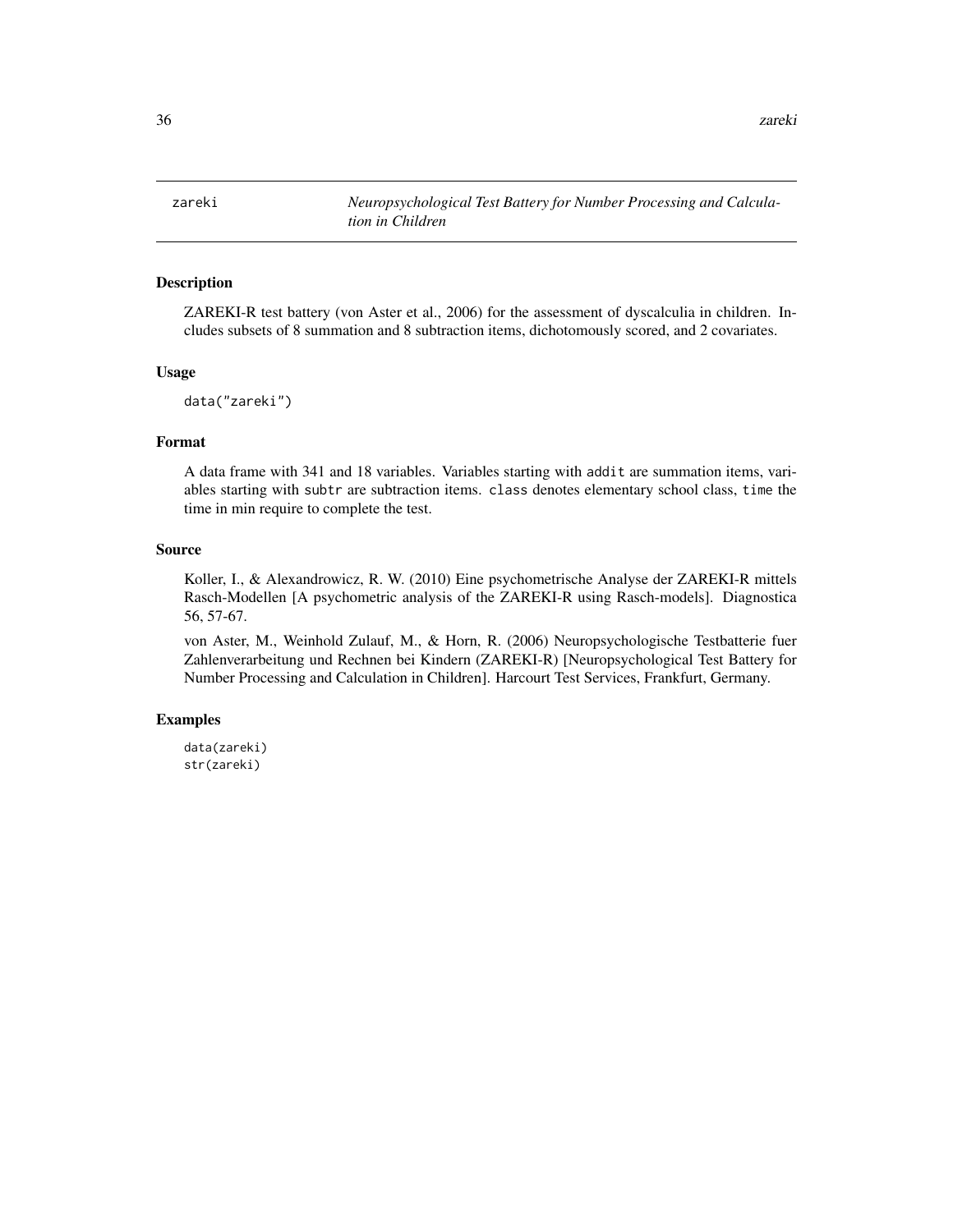# <span id="page-36-0"></span>Index

∗Topic datasets ageiat , [2](#page-1-0) ASTI, [3](#page-2-0) AvalanchePrep, [5](#page-4-0) bandpref, [6](#page-5-0) Bergh, [6](#page-5-0) BrainIQ , [7](#page-6-0) BSSS, [8](#page-7-0) CEAQ, [9](#page-8-0) chile , [10](#page-9-0) condom , [11](#page-10-0) FamilyIQ , [12](#page-11-0) granularity , [13](#page-12-0) HarvardPsych , [13](#page-12-0) HRB , [14](#page-13-0) iatfaces, [15](#page-14-0) KoreanSpeech, [16](#page-15-0) Lakes, [17](#page-16-0) learnemo , [18](#page-17-0) NeuralActivity, [19](#page-18-0) Pashkam, [20](#page-19-0) Paskvan, [21](#page-20-0) Privacy , [21](#page-20-0) Rmotivation , [22](#page-21-0) Rmotivation2, [24](#page-23-0) Rogers , [26](#page-25-0) Rogers\_Adolescent , [27](#page-26-0) RWDQ , [28](#page-27-0) SDOwave , [29](#page-28-0) storcap, [30](#page-29-0) tension , [30](#page-29-0) Wenchuan , [31](#page-30-0) Wilmer, [32](#page-31-0) WilPat , [33](#page-32-0) yaass , [34](#page-33-0) YouthDep , [34](#page-33-0) zareki , [36](#page-35-0) ageiat , [2](#page-1-0) ASTI,  $3$ 

AvalanchePrep , [5](#page-4-0) bandpref,  $6$ Bergh, <mark>[6](#page-5-0)</mark> BrainIQ, [7](#page-6-0) BSSS, <mark>[8](#page-7-0)</mark> CEAQ, [9](#page-8-0) chile , [10](#page-9-0) condom , [11](#page-10-0) FamilyIQ , [12](#page-11-0) granularity , [13](#page-12-0) HarvardPsych , [13](#page-12-0) HRB , [14](#page-13-0) iatfaces, [15](#page-14-0) KoreanSpeech, [16](#page-15-0) Lakes, [17](#page-16-0) learnemo , [18](#page-17-0) NeuralActivity, [19](#page-18-0) NeuralHM *(*NeuralActivity *)* , [19](#page-18-0) NeuralScales *(*NeuralActivity *)* , [19](#page-18-0) NeuralScanner *(*NeuralActivity *)* , [19](#page-18-0) Pashkam, [20](#page-19-0) Paskvan, [21](#page-20-0) Privacy , [21](#page-20-0) Rmotivation , [22](#page-21-0) , *[25](#page-24-0)* Rmotivation2 , [24](#page-23-0) Rogers, [26](#page-25-0) Rogers\_Adolescent , [27](#page-26-0) RWDQ , [28](#page-27-0) SDOwave, [29](#page-28-0) storcap , [30](#page-29-0)